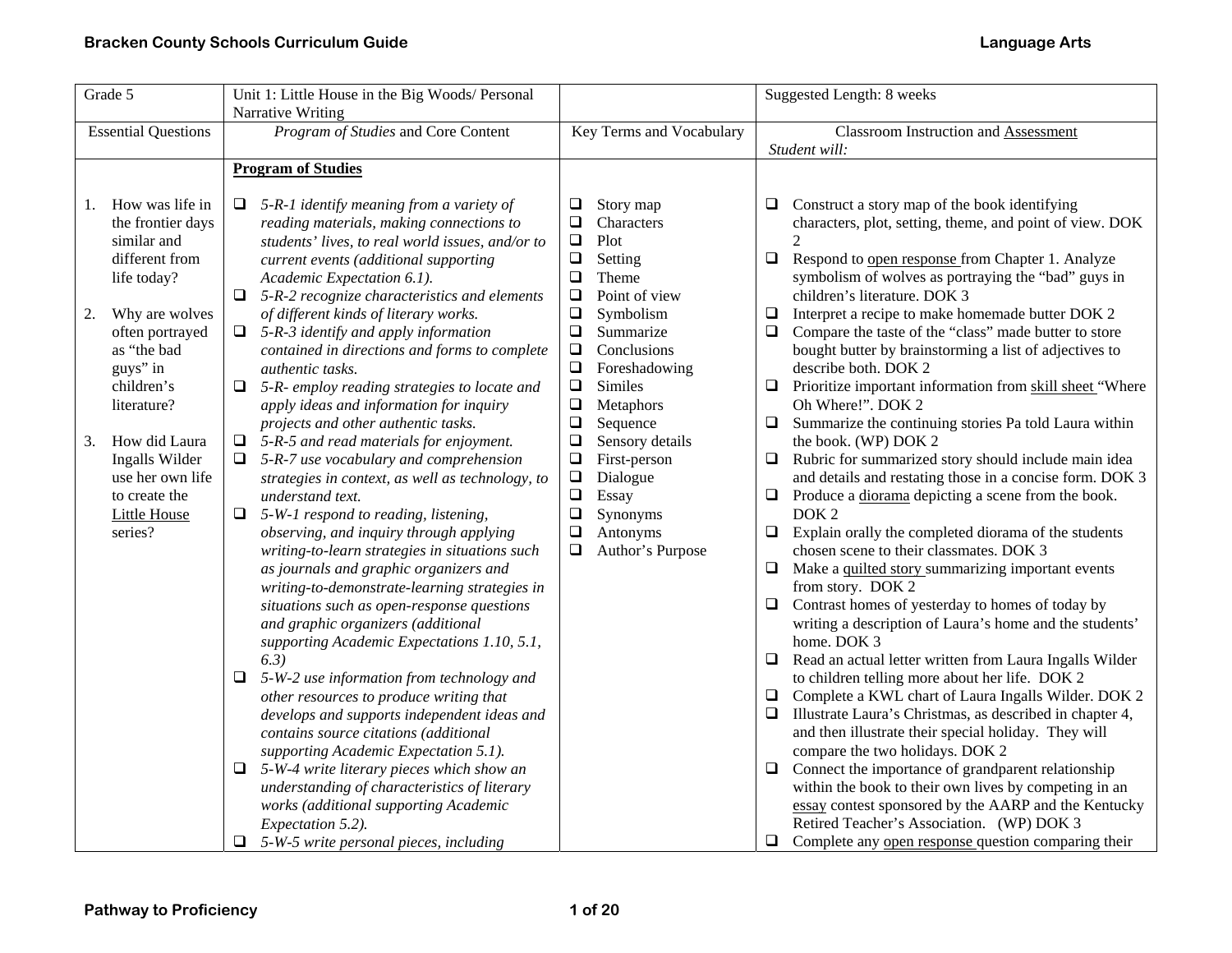| Grade 5                    | Unit 1: Little House in the Big Woods/ Personal<br>Narrative Writing                                                                                                                                                                                                                                                                                                                                                                                                                                                                                                                                                                                                                                                                                                                                                                                                                                                                                                                                   |                          | Suggested Length: 8 weeks                                                                                                                                                                                                                                                                                                                                                                                                                                                                                                                                                                                                                                 |
|----------------------------|--------------------------------------------------------------------------------------------------------------------------------------------------------------------------------------------------------------------------------------------------------------------------------------------------------------------------------------------------------------------------------------------------------------------------------------------------------------------------------------------------------------------------------------------------------------------------------------------------------------------------------------------------------------------------------------------------------------------------------------------------------------------------------------------------------------------------------------------------------------------------------------------------------------------------------------------------------------------------------------------------------|--------------------------|-----------------------------------------------------------------------------------------------------------------------------------------------------------------------------------------------------------------------------------------------------------------------------------------------------------------------------------------------------------------------------------------------------------------------------------------------------------------------------------------------------------------------------------------------------------------------------------------------------------------------------------------------------------|
| <b>Essential Questions</b> | Program of Studies and Core Content                                                                                                                                                                                                                                                                                                                                                                                                                                                                                                                                                                                                                                                                                                                                                                                                                                                                                                                                                                    | Key Terms and Vocabulary | <b>Classroom Instruction and Assessment</b><br>Student will:                                                                                                                                                                                                                                                                                                                                                                                                                                                                                                                                                                                              |
|                            | essays, which reflect on personal experience<br>and make connections to real-world issues<br>(additional supporting Academic Expectation<br>$(6.3)$ .<br>$\Box$ 5-W-6 apply characteristics of effective<br>writing in their own works and recognize<br>them in works of others, including awareness<br>of audience and purpose, organization, idea<br>development, and standards of correctness<br>(e.g., mechanics, grammar, spelling).<br>$\Box$ 5-SLO-2 prepare and deliver formal<br>presentations individually and/or<br>collaboratively for specific audiences,<br>purposes, and situations, with and without<br>technology and visual aids (additional<br>supporting Academic Expectations 5.3).<br>$\Box$ 5-SLO-3 use appropriate delivery techniques<br>including correct and appropriate language,<br>nonverbal cues, and visual aids.<br>$\Box$ ELA-5-T-1 use technology to access ideas and<br>information.<br>$\Box$ ELA-5-T-2 explore technology as a means of<br><i>communication.</i> |                          | Christmas to Laura's Christmas. Then make a judgment<br>of who had the better Christmas Laura or themselves.<br>(WP) (CLA) DOK 2<br>Complete a personal narrative writing using the criteria<br>□<br>necessary to the apprentice level since this fits well with<br>this story. DOK 2<br>$\Box$ Write a personal narrative about a childhood memory.<br>Focus on transitions. DOK 3<br>Student will reflect on themselves as writers. DOK 3<br>$\Box$<br>$\Box$ Work on punctuation, spelling, capitalization, and<br>sentence structure during reflective writing. DOK 2<br>$\Box$<br>Parts of Speech lessons on verbs, adjectives and<br>adverbs. DOK 2 |
|                            | <b>Core Content</b>                                                                                                                                                                                                                                                                                                                                                                                                                                                                                                                                                                                                                                                                                                                                                                                                                                                                                                                                                                                    |                          |                                                                                                                                                                                                                                                                                                                                                                                                                                                                                                                                                                                                                                                           |
|                            | RD-05-1.0.2 Students will use knowledge of<br>$\Box$<br>synonyms, antonyms or compound words<br>to comprehend a passage. DOK 2                                                                                                                                                                                                                                                                                                                                                                                                                                                                                                                                                                                                                                                                                                                                                                                                                                                                         |                          |                                                                                                                                                                                                                                                                                                                                                                                                                                                                                                                                                                                                                                                           |
|                            | RD-05-2.0.3 Students will locate key ideas<br>$\Box$<br>or information in a passage. DOK 1<br>RD-05-2.0.6 Students will summarize<br>$\Box$                                                                                                                                                                                                                                                                                                                                                                                                                                                                                                                                                                                                                                                                                                                                                                                                                                                            |                          |                                                                                                                                                                                                                                                                                                                                                                                                                                                                                                                                                                                                                                                           |
|                            | information from a passage.<br>RD-05-2.0.7 Students will make inferences<br>▫<br>or draw conclusions based on what is read.<br>DOK <sub>3</sub>                                                                                                                                                                                                                                                                                                                                                                                                                                                                                                                                                                                                                                                                                                                                                                                                                                                        |                          |                                                                                                                                                                                                                                                                                                                                                                                                                                                                                                                                                                                                                                                           |
|                            | RD-05-3.0.3 Students will identify an<br>$\Box$                                                                                                                                                                                                                                                                                                                                                                                                                                                                                                                                                                                                                                                                                                                                                                                                                                                                                                                                                        |                          |                                                                                                                                                                                                                                                                                                                                                                                                                                                                                                                                                                                                                                                           |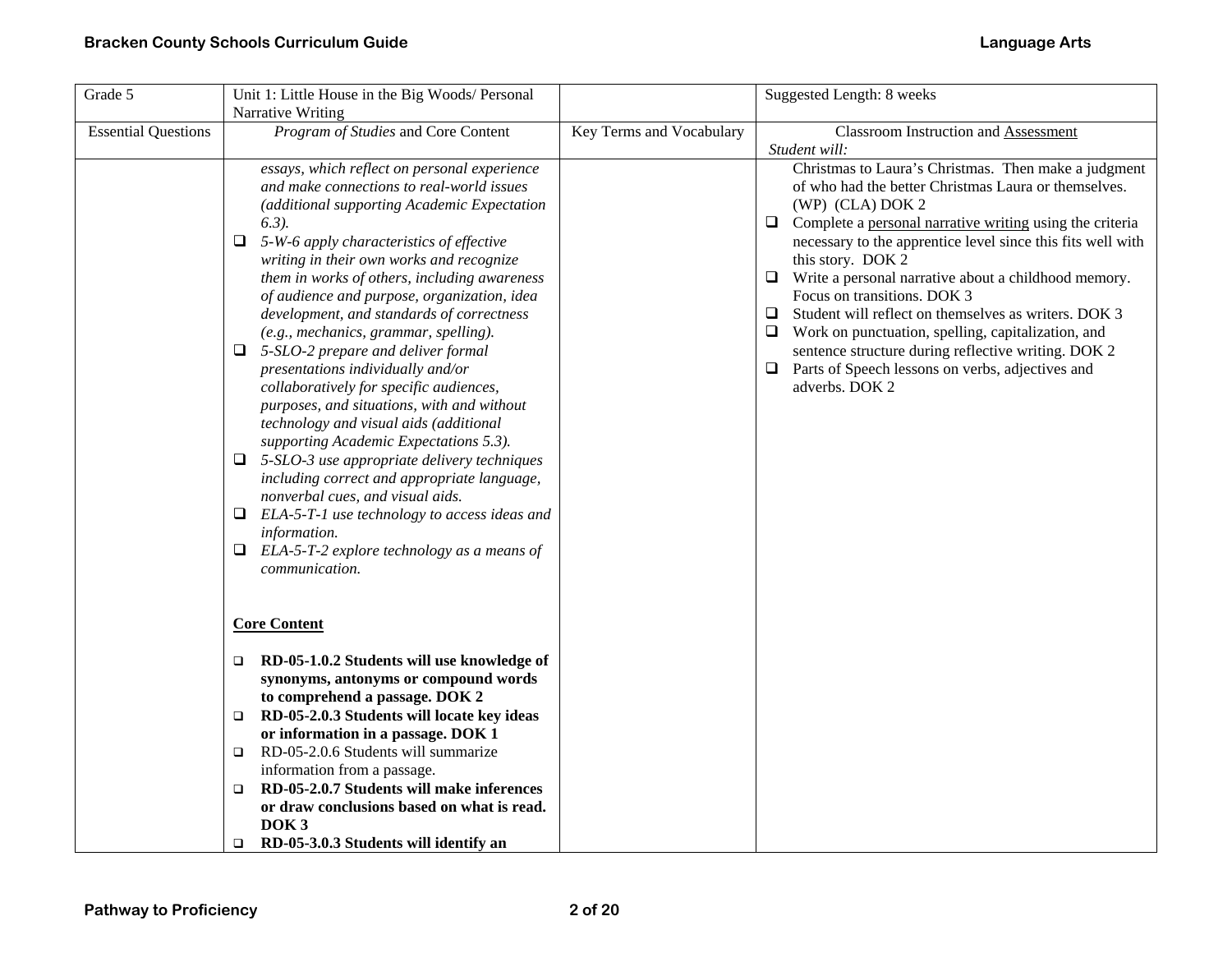| Grade 5                    | Unit 1: Little House in the Big Woods/ Personal<br>Narrative Writing                                                                                                                                                                                                                                                                                                                                                                                                 |                          | Suggested Length: 8 weeks                                    |
|----------------------------|----------------------------------------------------------------------------------------------------------------------------------------------------------------------------------------------------------------------------------------------------------------------------------------------------------------------------------------------------------------------------------------------------------------------------------------------------------------------|--------------------------|--------------------------------------------------------------|
| <b>Essential Questions</b> | Program of Studies and Core Content                                                                                                                                                                                                                                                                                                                                                                                                                                  | Key Terms and Vocabulary | <b>Classroom Instruction and Assessment</b><br>Student will: |
|                            | author's purpose in a passage. DOK 2<br>RD-05-5.0.1 Students will evaluate what is<br>$\Box$<br>read based on the author's word choice,<br>content or use of literary elements. DOK 3                                                                                                                                                                                                                                                                                |                          |                                                              |
|                            | WR-E-1.2.0 Idea Development/Support:<br>$\Box$<br>Students will support main ideas and<br>deepen the audience's understanding of<br>purpose by<br>Developing logical, justified, and<br>suitable explanations<br><b>Providing relevant elaboration</b><br>$\Box$<br><b>Explaining related connections or</b><br>$\Box$<br>reflections<br>Applying idea development strategies<br>$\Box$<br>appropriate for the form DOK 4                                            |                          |                                                              |
|                            | WR-E-2.3.0 Organization: Students will<br>▫<br>create unity and coherence to accomplish<br>the focused purpose by<br><b>Engaging the audience</b><br>$\Box$<br><b>Establishing a context for reading</b><br>$\Box$<br>when appropriate<br>Communicating ideas and support in a<br>$\Box$<br>meaningful order<br>Applying transitions and transitional<br>$\Box$<br>elements to guide the reader through<br>the piece<br>Developing effective closure DOK 3<br>$\Box$ |                          |                                                              |
|                            | WR-05-2.3.1 In Reflective Writing,<br>$\Box$<br>Students will engage the interest of the<br>$\Box$<br>reader.<br>Students will communicate ideas and<br>$\Box$<br>details in meaningful order.<br>Students will apply a variety of<br>$\Box$<br>transitions or transitional elements<br>between ideas to guide the reader.                                                                                                                                           |                          |                                                              |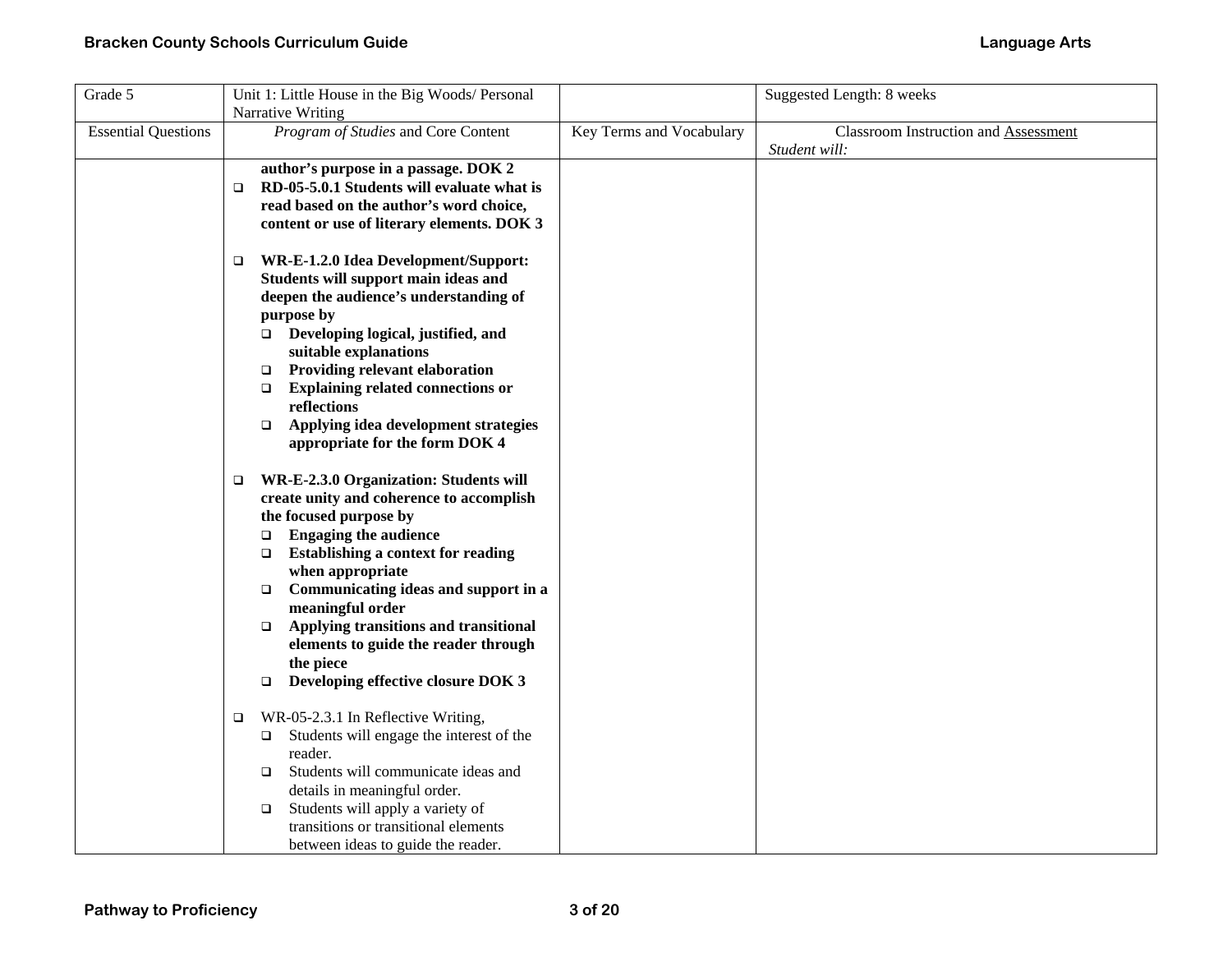| Grade 5                    | Unit 1: Little House in the Big Woods/ Personal       |                          | Suggested Length: 8 weeks                   |
|----------------------------|-------------------------------------------------------|--------------------------|---------------------------------------------|
|                            | Narrative Writing                                     |                          |                                             |
| <b>Essential Questions</b> | Program of Studies and Core Content                   | Key Terms and Vocabulary | <b>Classroom Instruction and Assessment</b> |
|                            |                                                       |                          | Student will:                               |
|                            | Students will create conclusions<br>$\Box$            |                          |                                             |
|                            | effectively.                                          |                          |                                             |
|                            |                                                       |                          |                                             |
|                            | WR-05-2.3.2 In Personal Expressive/Literary<br>$\Box$ |                          |                                             |
|                            | Writing,                                              |                          |                                             |
|                            | Students will engage the interest of the<br>$\Box$    |                          |                                             |
|                            | reader.                                               |                          |                                             |
|                            | Students will communicate ideas and<br>$\Box$         |                          |                                             |
|                            | details in a meaningful order.                        |                          |                                             |
|                            | Students will apply organizational<br>$\Box$          |                          |                                             |
|                            | devices (e. g., foreshadowing, flashback)             |                          |                                             |
|                            | when appropriate.                                     |                          |                                             |
|                            | Students will apply a variety of<br>$\Box$            |                          |                                             |
|                            | transitions or transitional elements                  |                          |                                             |
|                            | between ideas to guide the reader.                    |                          |                                             |
|                            | Students will arrange poetic stanzas in a<br>$\Box$   |                          |                                             |
|                            | way that enhances the meaning through                 |                          |                                             |
|                            | the use of white space, line breaks, and              |                          |                                             |
|                            | shape.                                                |                          |                                             |
|                            | Students will create conclusions<br>$\Box$            |                          |                                             |
|                            | effectively.                                          |                          |                                             |
|                            | WR-05-2.3.3 In Transactive Writing,<br>$\Box$         |                          |                                             |
|                            | Students will establish a context for<br>$\Box$       |                          |                                             |
|                            | reading.                                              |                          |                                             |
|                            | Students will apply the accepted format<br>$\Box$     |                          |                                             |
|                            | of the genre.                                         |                          |                                             |
|                            | Students will develop text structure (e.g.,<br>$\Box$ |                          |                                             |
|                            | cause/effect, problem/solution,                       |                          |                                             |
|                            | question/answer, comparison/contrast,                 |                          |                                             |
|                            | description, sequence) to achieve                     |                          |                                             |
|                            | purpose.                                              |                          |                                             |
|                            | Students will arrange ideas in a logical,<br>$\Box$   |                          |                                             |
|                            | meaningful order by using a variety of                |                          |                                             |
|                            | transitions or transitional elements                  |                          |                                             |
|                            | between ideas and details.                            |                          |                                             |
|                            | Students will incorporate text features<br>$\Box$     |                          |                                             |
|                            | (e.g., subheadings, bullets, fonts, white             |                          |                                             |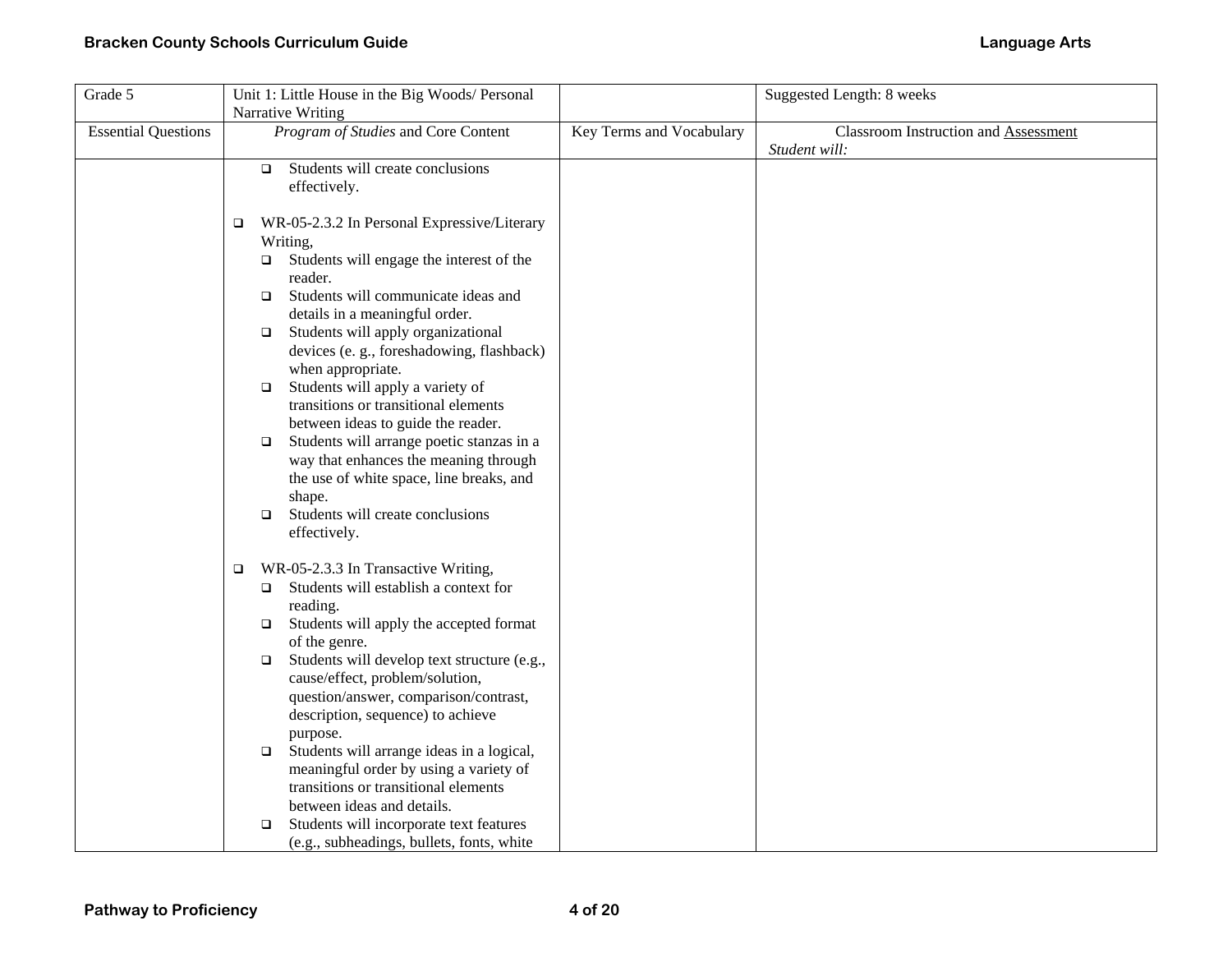| Grade 5                    | Unit 1: Little House in the Big Woods/ Personal<br>Narrative Writing                                                                                                                                                                                                                                                                                                                                                                                                                                                             |                          | Suggested Length: 8 weeks                             |
|----------------------------|----------------------------------------------------------------------------------------------------------------------------------------------------------------------------------------------------------------------------------------------------------------------------------------------------------------------------------------------------------------------------------------------------------------------------------------------------------------------------------------------------------------------------------|--------------------------|-------------------------------------------------------|
| <b>Essential Questions</b> | Program of Studies and Core Content                                                                                                                                                                                                                                                                                                                                                                                                                                                                                              | Key Terms and Vocabulary | Classroom Instruction and Assessment<br>Student will: |
|                            | space, layout, charts, diagrams, labels,<br>pictures, captions) when appropriate.<br>Students will create conclusions<br>$\Box$<br>effectively.                                                                                                                                                                                                                                                                                                                                                                                  |                          |                                                       |
|                            | WR-05-2.4.3 In Transactive Writing,<br>$\Box$<br>Students will develop complete, concise<br>$\Box$<br>sentences or apply unconventional<br>structures when appropriate.                                                                                                                                                                                                                                                                                                                                                          |                          |                                                       |
|                            | WR-E-3.6.0 Correctness: Students will<br>$\Box$<br>communicate clearly by<br><b>Applying correct spelling</b><br>$\Box$<br>Applying correct punctuation<br>$\Box$<br>Applying correct capitalization<br>$\Box$<br>Incorporating acceptable departure<br>$\Box$<br>from standard correctness to enhance<br>meaning when appropriate<br><b>Incorporating appropriate</b><br>$\Box$<br>documentation of ideas and<br>information from outside sources (e.g.,<br>citing authors or titles within the text,<br>listing sources) DOK 2 |                          |                                                       |
|                            | WR-E-4.7.0 Focusing<br>$\Box$<br>Connecting to content knowledge<br>$\Box$<br>Connecting with to prior learning to write<br>□<br>Initiating an authentic reason to write<br>$\Box$<br>Thinking about a subject, an experience,<br>$\Box$<br>a question, an issue or a problem to<br>determine a meaningful reason to write.                                                                                                                                                                                                      |                          |                                                       |
|                            | WR-E-4.8.0 Prewriting<br>$\Box$<br>Selecting/narrowing topic<br>$\Box$<br>Establishing a purpose and<br>$\Box$<br>central/controlling idea or focus<br>Identifying and analyzing the audience<br>$\Box$<br>Determining the most appropriate form to<br>$\Box$                                                                                                                                                                                                                                                                    |                          |                                                       |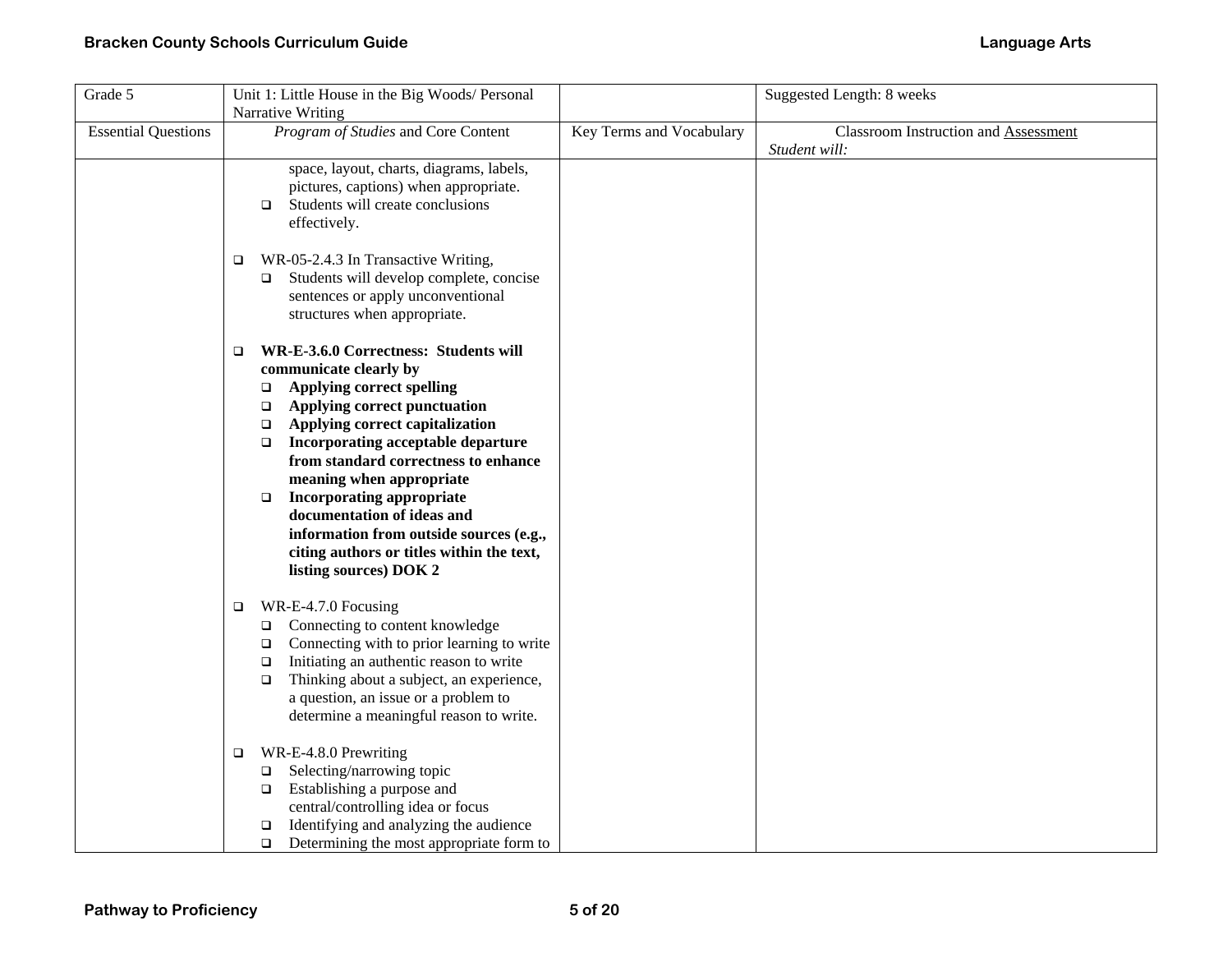| Grade 5                    | Unit 1: Little House in the Big Woods/ Personal<br>Narrative Writing                                                                                                                                                                                                                                                                                                                                                                                                                                                                                                                                                                 |                          | Suggested Length: 8 weeks                             |
|----------------------------|--------------------------------------------------------------------------------------------------------------------------------------------------------------------------------------------------------------------------------------------------------------------------------------------------------------------------------------------------------------------------------------------------------------------------------------------------------------------------------------------------------------------------------------------------------------------------------------------------------------------------------------|--------------------------|-------------------------------------------------------|
| <b>Essential Questions</b> | Program of Studies and Core Content                                                                                                                                                                                                                                                                                                                                                                                                                                                                                                                                                                                                  | Key Terms and Vocabulary | Classroom Instruction and Assessment<br>Student will: |
|                            | meet the needs of purpose and audience<br>Generating ideas (e.g., reading,<br>$\Box$<br>journaling, mapping, webbing, note<br>taking, interviewing, researching,<br>writing-to-learn activities)<br>Organizing ideas-examining other<br>$\Box$<br>models of good writing, appropriate text<br>structures to match purpose, various ways<br>to organize information, etc.<br>WR-E-4.9.0 Drafting<br>$\Box$<br>$\Box$ Writing draft(s) for an intended audience<br>$\Box$ Developing topic, elaborating, exploring<br>sentence variety and language use                                                                                |                          |                                                       |
|                            | WR-E-4.10.0 Revising (Content/Ideas)<br>□<br>Reflecting to determine where to add,<br>$\Box$<br>delete, rearrange, define/redefine, or<br>elaborate content<br>Conferencing with teacher or peer(s) to<br>$\Box$<br>help determine where to add, delete,<br>rearrange, define/redefine, or elaborate<br>content<br>Checking for accuracy of content<br>$\Box$<br>Considering voice, tone, style, intended<br>$\Box$<br>audience, coherence, transitions<br>Comparing with rubric criteria and<br>$\Box$<br>benchmark papers/models<br>Considering effectiveness of language<br>$\Box$<br>usage and sentences to communicate<br>ideas |                          |                                                       |
|                            | <b>Revising Skills</b><br>Idea Development                                                                                                                                                                                                                                                                                                                                                                                                                                                                                                                                                                                           |                          |                                                       |
|                            | WR-05-4.10.04-Students will identify the<br>topic sentence/main idea of a paragraph.<br>DOK <sub>2</sub><br>WR-05-4.10.5-Students will select<br>$\Box$                                                                                                                                                                                                                                                                                                                                                                                                                                                                              |                          |                                                       |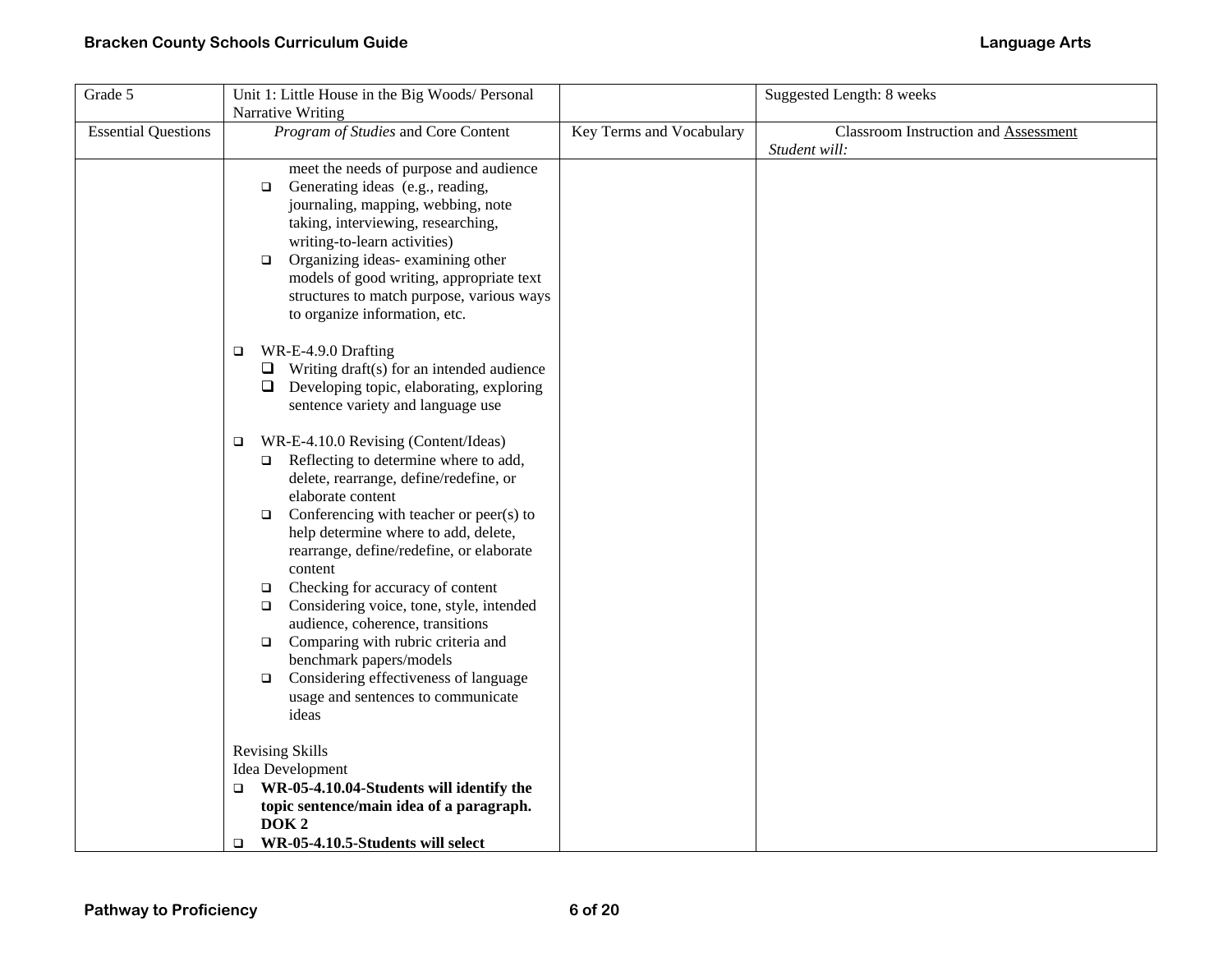| Grade 5                    | Unit 1: Little House in the Big Woods/ Personal<br><b>Narrative Writing</b>                                                                                                                                                                                                                                                                                                                                       |                          | Suggested Length: 8 weeks                                    |
|----------------------------|-------------------------------------------------------------------------------------------------------------------------------------------------------------------------------------------------------------------------------------------------------------------------------------------------------------------------------------------------------------------------------------------------------------------|--------------------------|--------------------------------------------------------------|
| <b>Essential Questions</b> | Program of Studies and Core Content                                                                                                                                                                                                                                                                                                                                                                               | Key Terms and Vocabulary | <b>Classroom Instruction and Assessment</b><br>Student will: |
|                            | appropriate supporting details. DOK 2<br>$\Box$ WR-05-4.10.06-Students will identify<br>extraneous material. DOK 2                                                                                                                                                                                                                                                                                                |                          |                                                              |
|                            | Organization<br>$\Box$ WR-05-4.10.7-Students will correct<br>sentences that are out of<br>chronological/sequential order or insert<br>new sentences in the correct<br>chronological/sequential position. DOK 2<br>WR-05-4.10.8-Students will identify the<br>$\Box$<br>most effective transitions. DOK 2<br>WR-05-4.10.9 Students will develop<br>□<br>effective introductions and closures for<br>writing. DOK 2 |                          |                                                              |
|                            | Word Choice<br>WR-05-4.10.10-Students will eliminate<br>$\Box$<br>redundant words and phrases. DOK 2<br>WR-05-4.10.11-Students will choose the<br>$\Box$<br>most specific word for use in a sentence.<br>DOK <sub>2</sub>                                                                                                                                                                                         |                          |                                                              |
|                            | WR-E-4.11.0 Editing (Conventions and<br>$\Box$<br>Mechanics)<br>Checking for correctness<br>$\Box$<br>□ Language usage<br>Sentence structure<br>$\Box$<br>Spelling<br>$\Box$<br>Capitalization<br>$\Box$<br>Punctuation<br>$\Box$<br>Documentation of sources<br>$\Box$<br>Using resources to support editing (e.g.,<br>$\Box$<br>spell check, dictionaries, thesauri,<br>handbooks)                              |                          |                                                              |
|                            | <b>Editing Skills</b><br>Language Usage                                                                                                                                                                                                                                                                                                                                                                           |                          |                                                              |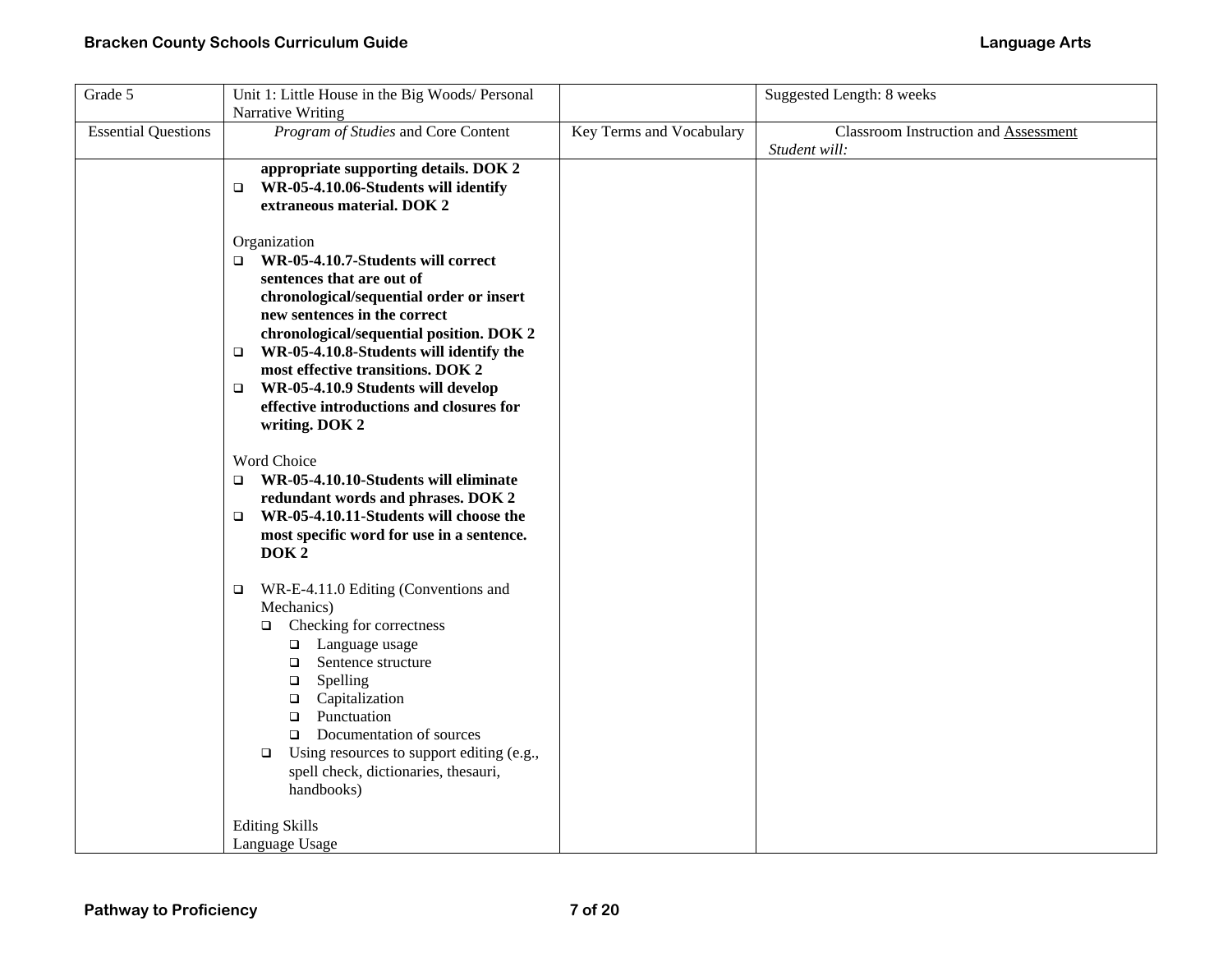| Grade 5                    | Unit 1: Little House in the Big Woods/ Personal<br>Narrative Writing                                                                                                                                                                                                                                                                                                                                                                                                                                                                                                                         |                          | Suggested Length: 8 weeks                                    |
|----------------------------|----------------------------------------------------------------------------------------------------------------------------------------------------------------------------------------------------------------------------------------------------------------------------------------------------------------------------------------------------------------------------------------------------------------------------------------------------------------------------------------------------------------------------------------------------------------------------------------------|--------------------------|--------------------------------------------------------------|
| <b>Essential Questions</b> | Program of Studies and Core Content                                                                                                                                                                                                                                                                                                                                                                                                                                                                                                                                                          | Key Terms and Vocabulary | <b>Classroom Instruction and Assessment</b><br>Student will: |
|                            | WR-05-4.11.12-Students will apply<br>$\Box$<br>knowledge of subject/verb agreement with<br>both singular and plural subjects. DOK 1<br>WR-05-4.11.13-Students will apply<br>□<br>knowledge of present, past, and future verb<br>tenses. DOK 1<br>WR-05-4.11.14-Students will apply<br>$\Box$<br>knowledge of comparative and superlative<br>forms of adjectives and adverbs. DOK 1<br>WR-05-4.11.15-Students will apply<br>$\Box$<br>knowledge of special problems in usage<br>(e.g., a/an, to/two/too, their/there/they're),<br>pronoun reference and double negatives.<br>DOK <sub>1</sub> |                          |                                                              |
|                            | Sentence Structure<br>WR-05-4.11.16-Students will correct<br>▫<br>sentences that are run-ons or awkward.<br>DOK <sub>1</sub><br>WR-05-4.11.17-Students will correct<br>▫<br>sentence fragments. DOK 1<br>WR-05-4.11.18-Students will combine<br>$\Box$<br>short, choppy sentences effectively. DOK 2                                                                                                                                                                                                                                                                                         |                          |                                                              |
|                            | Spelling<br>WR-05-4.11.19-Students will apply<br>❏<br>knowledge of spelling patterns,<br>generalizations, and rules to commonly<br>used words. DOK 1<br>WR-05-4.11.20-Students will apply<br>$\Box$<br>knowledge of spelling patterns,<br>generalizations, and rules to plural forms<br>of words. DOK 1<br>WR-05-4.11.21-Students will apply<br>□<br>knowledge of spelling patterns,<br>generalizations, and rules to contractions.<br>DOK <sub>1</sub><br>WR-05-4.11.22-Students will apply<br>O.                                                                                           |                          |                                                              |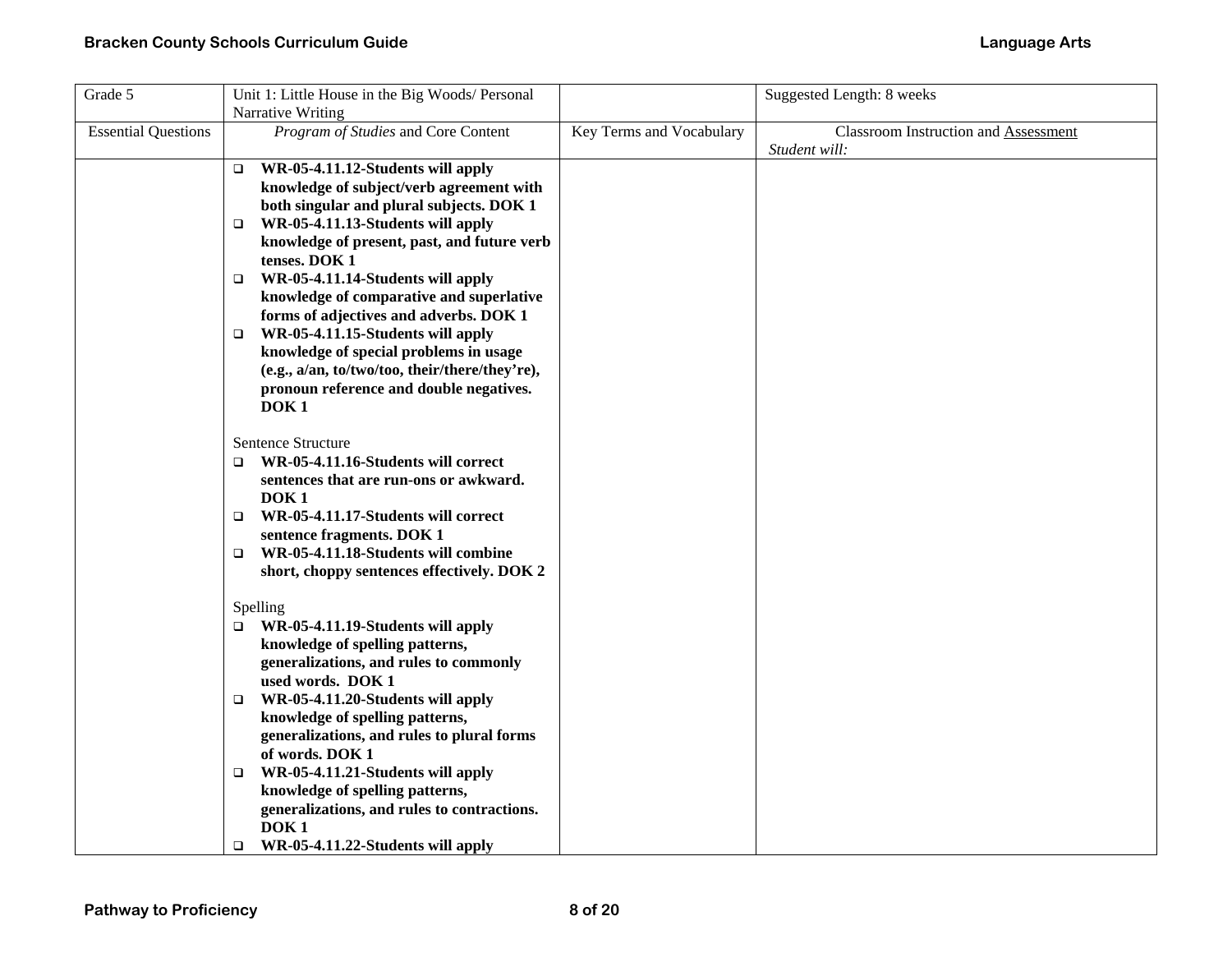| Grade 5                    | Unit 1: Little House in the Big Woods/ Personal<br>Narrative Writing                                                                                                                                                                                                                                                                                                                                                                                          |                          | Suggested Length: 8 weeks                                    |
|----------------------------|---------------------------------------------------------------------------------------------------------------------------------------------------------------------------------------------------------------------------------------------------------------------------------------------------------------------------------------------------------------------------------------------------------------------------------------------------------------|--------------------------|--------------------------------------------------------------|
| <b>Essential Questions</b> | Program of Studies and Core Content                                                                                                                                                                                                                                                                                                                                                                                                                           | Key Terms and Vocabulary | <b>Classroom Instruction and Assessment</b><br>Student will: |
|                            | knowledge of spelling patterns,<br>generalizations, and rules to change verb<br>endings. DOK 1                                                                                                                                                                                                                                                                                                                                                                |                          |                                                              |
|                            | Capitalization<br>$\Box$ WR-05-4.11.23-Students will capitalize<br>proper nouns (e.g., names, days, months).<br>DOK <sub>1</sub><br>WR-05-4.11.24-Students will capitalize the<br>$\Box$<br>beginning of sentences. DOK 1<br>WR-05-4.11.25-Students will capitalize the<br>$\Box$<br>pronoun "I". DOK 1                                                                                                                                                       |                          |                                                              |
|                            | Punctuation<br>WR-05-4.11.29-Students will correctly<br>$\Box$<br>punctuate declarative, exclamatory,<br>interrogative, and imperative sentences.<br>DOK <sub>1</sub><br>WR-05-4.11.30-Students will use commas<br>$\Box$<br>in a series, a date, a compound sentence,<br>and the greeting and closing of a letter.<br>DOK <sub>1</sub><br>WR-05-4.11.31-Students will use beginning<br>$\Box$<br>and ending quotation marks in dialogue.<br>DOK <sub>1</sub> |                          |                                                              |
|                            | Documentation<br>WR-05-4.11.34-Students will document use<br>$\Box$<br>of sources.                                                                                                                                                                                                                                                                                                                                                                            |                          |                                                              |
|                            | Publishing<br>WR-E-4.12.0<br>□<br>Sharing final piece with intended<br>$\Box$<br>audience                                                                                                                                                                                                                                                                                                                                                                     |                          |                                                              |
|                            | Reflecting<br>WR-E-4.13.0<br>$\Box$<br>$\Box$ Reflecting upon                                                                                                                                                                                                                                                                                                                                                                                                 |                          |                                                              |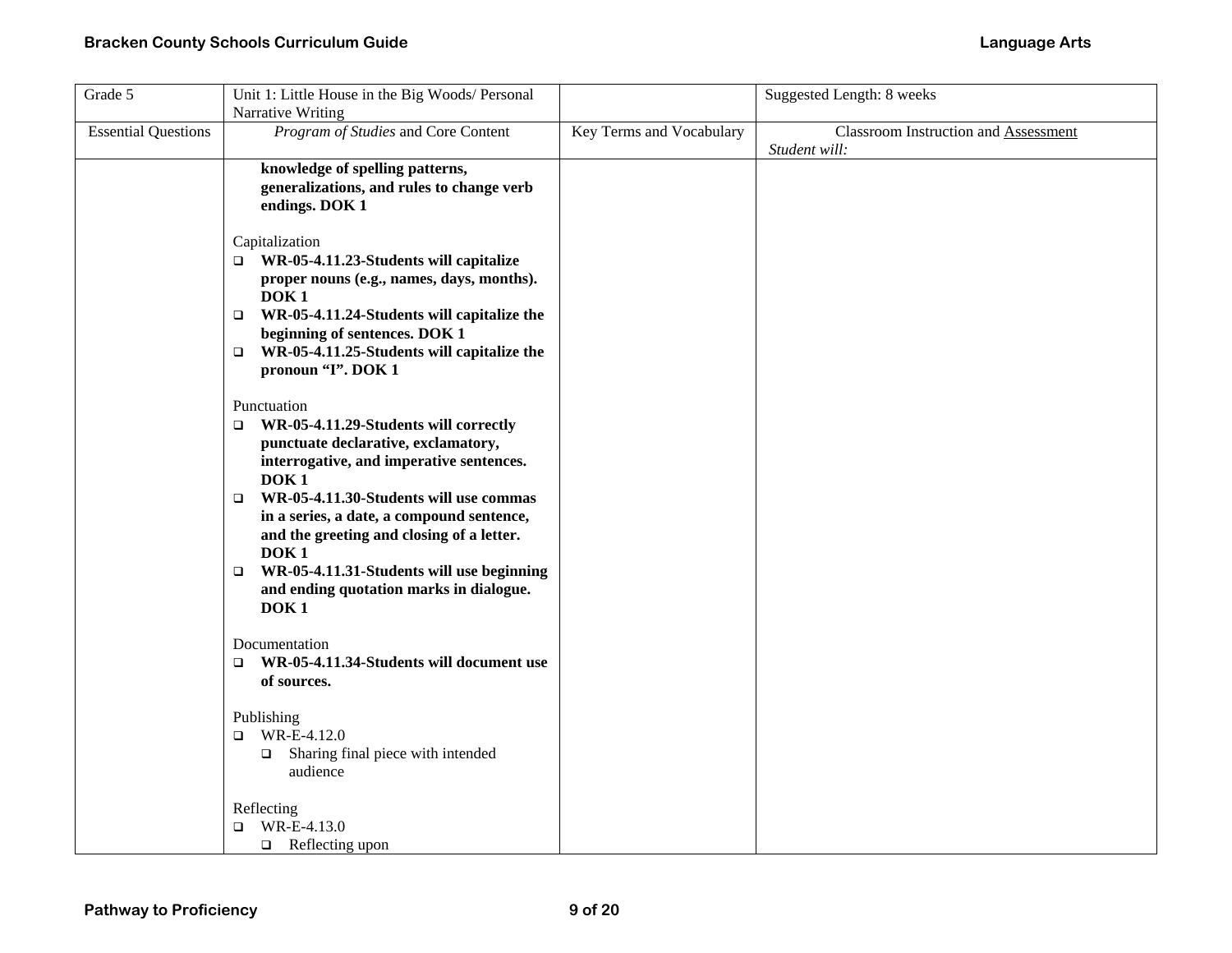| Grade 5                    | Unit 1: Little House in the Big Woods/ Personal |                          | Suggested Length: 8 weeks                   |
|----------------------------|-------------------------------------------------|--------------------------|---------------------------------------------|
|                            | Narrative Writing                               |                          |                                             |
| <b>Essential Questions</b> | Program of Studies and Core Content             | Key Terms and Vocabulary | <b>Classroom Instruction and Assessment</b> |
|                            |                                                 |                          | Student will:                               |
|                            | Goals as a writer<br>◻                          |                          |                                             |
|                            | Progress and growth as a writer<br>❏            |                          |                                             |
|                            | Who or what has influenced progress and<br>◻    |                          |                                             |
|                            | growth                                          |                          |                                             |
|                            | Approaches used when composing (e.g.,<br>□      |                          |                                             |
|                            | free-writing, mental composing, research,       |                          |                                             |
|                            | drawing, webbing)                               |                          |                                             |
|                            | WR-05-3.5.1 In Reflective Writing,<br>□         |                          |                                             |
|                            | Students will adhere to standard<br>□           |                          |                                             |
|                            | guidelines for grammar and usage.               |                          |                                             |
|                            | Students will apply language concisely.<br>◻    |                          |                                             |
|                            |                                                 |                          |                                             |
|                            | Students will incorporate language<br>◻         |                          |                                             |
|                            | appropriate to the content, purpose, and        |                          |                                             |
|                            | audience.                                       |                          |                                             |

| Grade 5                                                                                                                                                                                           | Unit 2: Hatchet/Short Story                                                                                                                                                                                                                                                                                                                                                                                                                                                                                                                                                                                                        |                                                                                                                                                                                                                                                             | Suggested Length: 8 weeks                                                                                                                                                                                                                                                                                                                                                                                                                                                                                                                                                                                                                                                                                                                                           |
|---------------------------------------------------------------------------------------------------------------------------------------------------------------------------------------------------|------------------------------------------------------------------------------------------------------------------------------------------------------------------------------------------------------------------------------------------------------------------------------------------------------------------------------------------------------------------------------------------------------------------------------------------------------------------------------------------------------------------------------------------------------------------------------------------------------------------------------------|-------------------------------------------------------------------------------------------------------------------------------------------------------------------------------------------------------------------------------------------------------------|---------------------------------------------------------------------------------------------------------------------------------------------------------------------------------------------------------------------------------------------------------------------------------------------------------------------------------------------------------------------------------------------------------------------------------------------------------------------------------------------------------------------------------------------------------------------------------------------------------------------------------------------------------------------------------------------------------------------------------------------------------------------|
| <b>Essential Questions</b>                                                                                                                                                                        | Program of Studies and Core Content                                                                                                                                                                                                                                                                                                                                                                                                                                                                                                                                                                                                | Key Terms and Vocabulary                                                                                                                                                                                                                                    | Classroom Instruction and Assessment<br>Student will:                                                                                                                                                                                                                                                                                                                                                                                                                                                                                                                                                                                                                                                                                                               |
|                                                                                                                                                                                                   | <b>Program of Studies</b>                                                                                                                                                                                                                                                                                                                                                                                                                                                                                                                                                                                                          |                                                                                                                                                                                                                                                             |                                                                                                                                                                                                                                                                                                                                                                                                                                                                                                                                                                                                                                                                                                                                                                     |
| What would be<br>the greatest<br>challenges<br>students might<br>face if they<br>were lost in an<br>unfamiliar<br>setting for six<br>weeks?<br>How is the<br>hatchet<br>symbolic to the<br>story? | 5-R-4 employ reading strategies to locate and<br>⊔<br>apply ideas and information for inquiry<br>projects and other authentic tasks<br>5-R-5 select and read materials for<br>□<br><i>enjoyment.</i><br>5-R-6 respond to a variety of reading<br>⊔<br>materials by summarizing, identifying<br>sequence, generalizing, and<br>comparing/contrasting.<br>5-W-1 respond to reading, listening,<br>observing, and inquiry through applying<br>writing-to-learn strategies in situations such<br>as journals and graphic organizers and<br>writing-to-demonstrate-learning strategies in<br>situations such as open-response questions | Purpose<br>⊔<br>Conflict<br>⊔<br>Consequences<br>ப<br>Themes<br>□<br>Onomatopoeia<br>⊔<br>Sequence<br>$\overline{\phantom{0}}$<br><b>Flashbacks</b><br>⊔<br>Compare<br>Contrast<br>⊔<br>Predictions<br>Conclusion<br>⊔<br>Climax<br>⊔<br>Rising action<br>⊔ | List 3 items they would want with them if they were<br>⊔<br>going to be stranded in the woods for at least six weeks<br>and defend their choices. DOK 2<br>Create a timeline to sequence the first four chapters to<br>❏<br>show flashback time shift in this reading. DOK 2<br>Identify causes and effects leading up to the plane crash.<br>❏<br>DOK <sub>2</sub><br>Identify the themes, which develops from the story.<br>⊔<br>(Relating to the natural world, self-discovery, the value<br>of life) DOK 2<br>Write a paragraph predicting what Brian's life will be<br>⊔<br>like when he returns home. (WP) DOK 2<br>Identify solutions to a given set of problems within the<br>❏<br>novel. DOK 1<br>Sequence the events after the tornado leading up to<br>⊔ |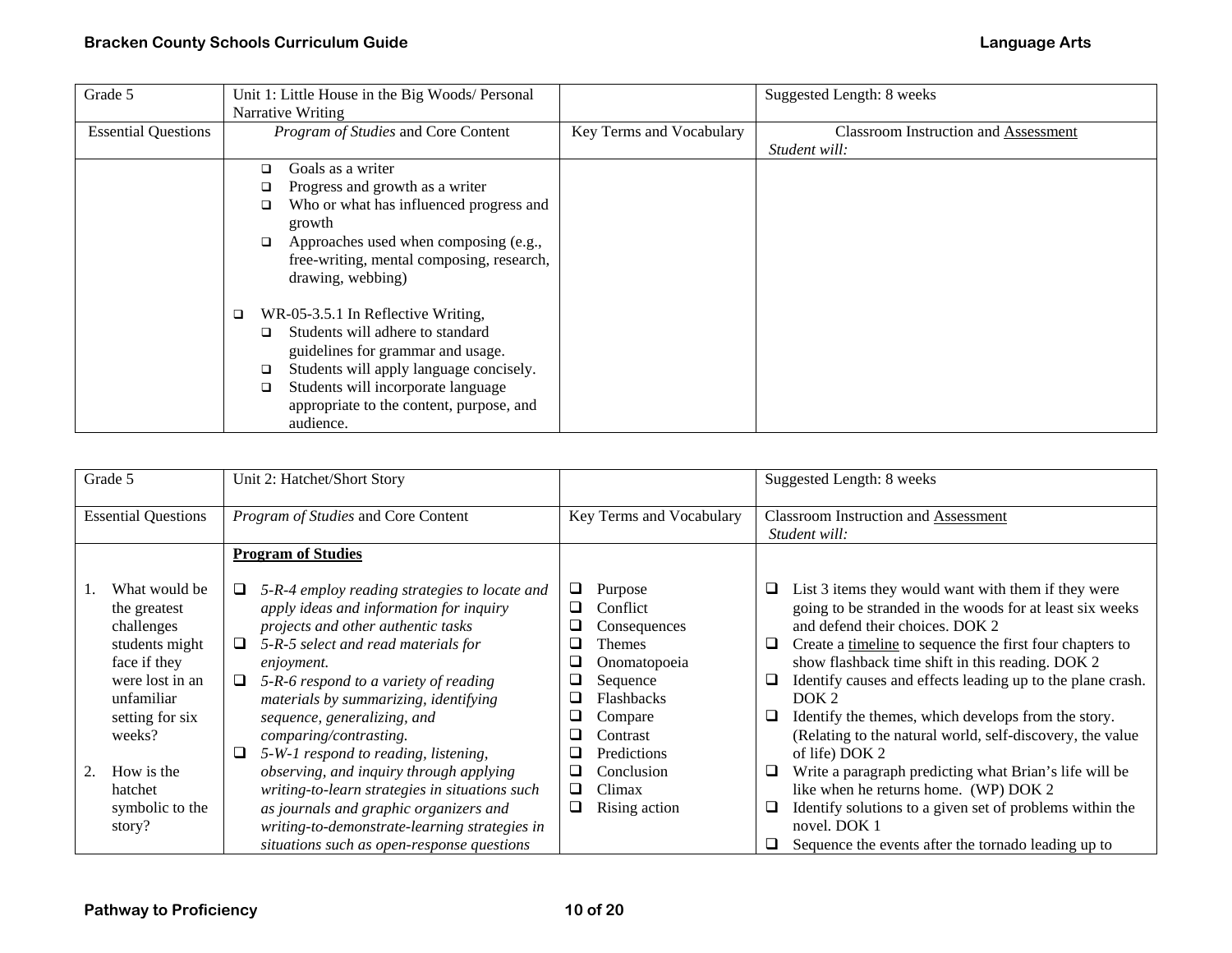| Grade 5                                          | Unit 2: Hatchet/Short Story                                                                                                                                                                                                                                                                                                                                                                                                                                                                                                                                                                                                                                                                                                                                                                                                                                                                                                                                                                                                                                                                                                                                                              |                          | Suggested Length: 8 weeks                                                                                                                                                                                                                                                                                                                                                                                                                                                                                                                                                                                                                                                                                                                                                                                                                                                                                                                                                                                                                                                                                                                                                                                                                                                                                                                                                                                                                          |
|--------------------------------------------------|------------------------------------------------------------------------------------------------------------------------------------------------------------------------------------------------------------------------------------------------------------------------------------------------------------------------------------------------------------------------------------------------------------------------------------------------------------------------------------------------------------------------------------------------------------------------------------------------------------------------------------------------------------------------------------------------------------------------------------------------------------------------------------------------------------------------------------------------------------------------------------------------------------------------------------------------------------------------------------------------------------------------------------------------------------------------------------------------------------------------------------------------------------------------------------------|--------------------------|----------------------------------------------------------------------------------------------------------------------------------------------------------------------------------------------------------------------------------------------------------------------------------------------------------------------------------------------------------------------------------------------------------------------------------------------------------------------------------------------------------------------------------------------------------------------------------------------------------------------------------------------------------------------------------------------------------------------------------------------------------------------------------------------------------------------------------------------------------------------------------------------------------------------------------------------------------------------------------------------------------------------------------------------------------------------------------------------------------------------------------------------------------------------------------------------------------------------------------------------------------------------------------------------------------------------------------------------------------------------------------------------------------------------------------------------------|
| <b>Essential Questions</b>                       | Program of Studies and Core Content                                                                                                                                                                                                                                                                                                                                                                                                                                                                                                                                                                                                                                                                                                                                                                                                                                                                                                                                                                                                                                                                                                                                                      | Key Terms and Vocabulary | <b>Classroom Instruction and Assessment</b><br>Student will:                                                                                                                                                                                                                                                                                                                                                                                                                                                                                                                                                                                                                                                                                                                                                                                                                                                                                                                                                                                                                                                                                                                                                                                                                                                                                                                                                                                       |
| What things do<br>3.<br>you take for<br>granted? | and graphic organizers (additional<br>supporting Academic Expectations 1.10, 5.1,<br>$(6.3-)$<br>□<br>5-W-3 write transactive pieces (writing<br>produced for authentic purposes and<br>audiences beyond completing an assignment<br>to demonstrate learning) which develop ideas<br>for authentic audiences and purposes<br>(additional supporting Academic Expectation<br>$6.3$ ).<br>$\Box$ 5-W-4 write literary pieces which show an<br>understanding of characteristics of literary<br>works (additional supporting Academic<br>Expectation 5.2).<br>$\Box$ 5-W-6 apply characteristics of effective<br>writing in their own works and recognize<br>them in works of others, including awareness<br>of audience and purpose, organization, idea<br>development, and standards of correctness<br>(e.g., mechanics, grammar, spelling).<br>$\Box$ 5-I-2 identify types of resources for a variety<br>of tasks and select resources appropriate for<br>specific tasks (additional supporting<br>Academic Expectation 5.4).<br>5-I-4 identify sources by title and author in<br>❏<br>written and oral products.<br><b>Core Content</b><br>RD-05-1.0.6 Students will formulate<br>$\Box$ |                          | Brian retrieving the survival pack. DOK 2<br>Read several newspaper articles and identify the criteria<br>⊔<br>of a newspaper article. The articles answer whom?<br>What? When? Where? Why? and How? DOK 2<br>Write an article interviewing the moose that attacked<br>⊔<br>Brian. DOK 2<br>Respond to an open response question. "You are your<br>❏<br>most valuable asset. Don't forget that. You are the best<br>thing you have." What do you think of this advice from<br>Brian's teacher? How might Brian use the advice to<br>help himself? How might you use the advice in your<br>own life? DOK<br>Create a bio-board of the author Gary Paulsen,<br>□<br>highlighting important event of his life and other books<br>from information found on the Internet. DOK 3<br>Write a brochure describing a Canadian wilderness<br>⊔<br>animal, or survival tips which could be used, or how to<br>help someone who is having a heart attack. Students will<br>complete research in the library to find the information<br>to complete the brochure. DOK 3<br>Complete journal writing topics weekly pertaining to the<br>❏<br>content. DOK 2<br>Complete one of three choices as a culminating activity.<br>⊔<br>1. design a new book cover. 2. collages from magazine<br>pictures related to important events from the story. 3.<br>animal research report presented in a power point<br>presentation. DOK 2<br>Write a short story. DOK 3<br>⊔ |
|                                                  | questions to guide reading. DOK 2<br>RD-05-1.0.7 Students will scan to find key<br>$\Box$                                                                                                                                                                                                                                                                                                                                                                                                                                                                                                                                                                                                                                                                                                                                                                                                                                                                                                                                                                                                                                                                                                |                          |                                                                                                                                                                                                                                                                                                                                                                                                                                                                                                                                                                                                                                                                                                                                                                                                                                                                                                                                                                                                                                                                                                                                                                                                                                                                                                                                                                                                                                                    |
|                                                  | information. DOK 1<br>RD-05-2.0.6 Students will summarize<br>□<br>information from a passage. DOK 2<br>RD-05-2.0.7 Students will make inferences<br>□<br>or draw conclusions based on what is read.                                                                                                                                                                                                                                                                                                                                                                                                                                                                                                                                                                                                                                                                                                                                                                                                                                                                                                                                                                                      |                          |                                                                                                                                                                                                                                                                                                                                                                                                                                                                                                                                                                                                                                                                                                                                                                                                                                                                                                                                                                                                                                                                                                                                                                                                                                                                                                                                                                                                                                                    |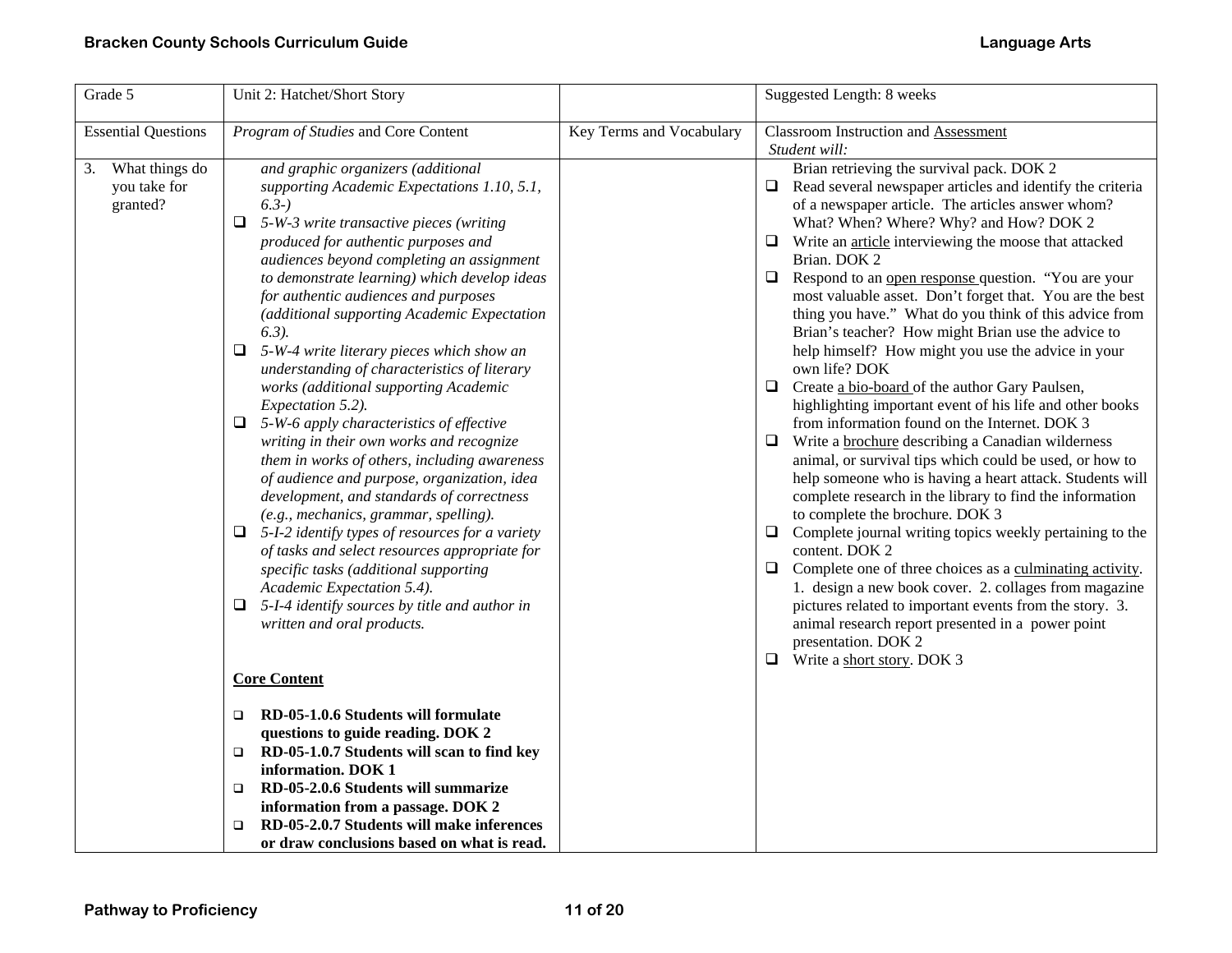| Grade 5                    | Unit 2: Hatchet/Short Story                                                                                                                                                                                                                                                                                                                                                                                                                                                                                       |                          | Suggested Length: 8 weeks                                    |
|----------------------------|-------------------------------------------------------------------------------------------------------------------------------------------------------------------------------------------------------------------------------------------------------------------------------------------------------------------------------------------------------------------------------------------------------------------------------------------------------------------------------------------------------------------|--------------------------|--------------------------------------------------------------|
| <b>Essential Questions</b> | Program of Studies and Core Content                                                                                                                                                                                                                                                                                                                                                                                                                                                                               | Key Terms and Vocabulary | <b>Classroom Instruction and Assessment</b><br>Student will: |
|                            | DOK <sub>3</sub><br>RD-05-3.0.3 Students will identify an<br>$\Box$<br>author's purpose in a passage. DOK 2<br>RD-05-5.0.1 Students will evaluate what is<br>$\Box$<br>read based on the author's word choice,<br>content, or use of literary elements. DOK 3<br>RD-05-5.0.4 Students will identify the<br>$\Box$<br>organizational pattern used (e.g., sequence,<br>cause and effect, or comparison and<br>contrast) to understand the passage. DOK<br>$\overline{2}$                                            |                          |                                                              |
|                            | WR-E-1.1.0 Purpose/Audience: Students<br>❏<br>will establish and maintain a focused<br>purpose to communicate with an authentic<br>audience by<br>Narrowing the topic to present an idea<br>$\Box$<br>or theme<br>Choosing a perspective authentic to the<br>$\Box$<br>writer<br>Analyzing and addressing the needs of<br>$\Box$<br>the intended audience<br>Adhering to the characteristics of the<br>$\Box$<br>form<br>Applying a suitable tone<br>$\Box$<br>Allowing voice to emerge when<br>appropriate DOK 4 |                          |                                                              |
|                            | WR-05-1.1.2 In Literary Writing,<br>□<br>Students will communicate to an<br>□<br>audience about the human condition by<br>painting a picture, recreating a feeling,<br>telling a story, capturing a moment,<br>evoking an image, or showing an<br>extraordinary perception of the ordinary.<br>Students will apply characteristics of the<br>$\Box$<br>selected form (e.g., short story,<br>play/script, poem).                                                                                                   |                          |                                                              |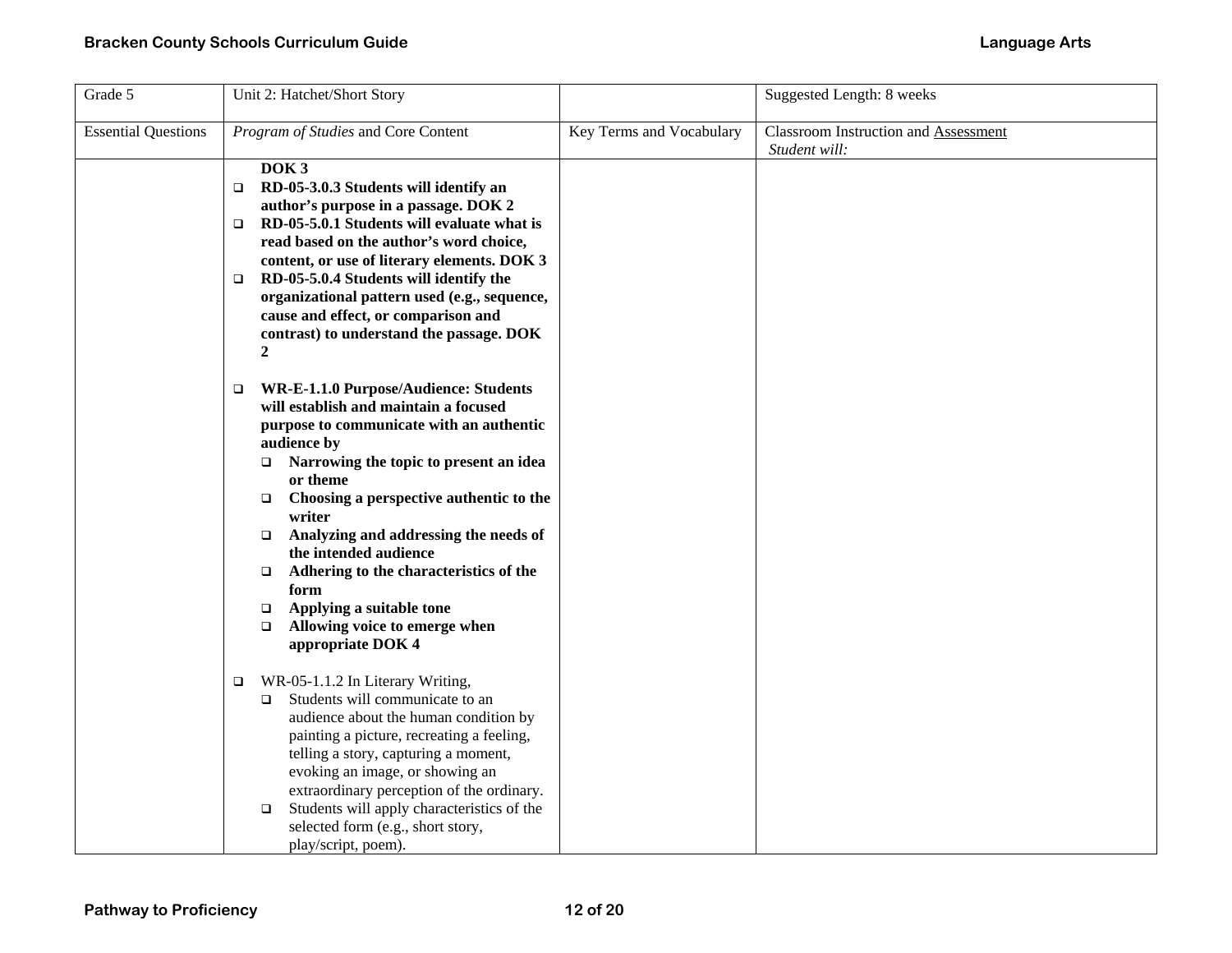## **Bracken County Schools Curriculum Guide Language Arts**

| Grade 5                    | Unit 2: Hatchet/Short Story                                                                                                                                                                                                                                                                                                                                                                                                                                                                                                                                                                                                  |                          | Suggested Length: 8 weeks                                    |
|----------------------------|------------------------------------------------------------------------------------------------------------------------------------------------------------------------------------------------------------------------------------------------------------------------------------------------------------------------------------------------------------------------------------------------------------------------------------------------------------------------------------------------------------------------------------------------------------------------------------------------------------------------------|--------------------------|--------------------------------------------------------------|
| <b>Essential Questions</b> | Program of Studies and Core Content                                                                                                                                                                                                                                                                                                                                                                                                                                                                                                                                                                                          | Key Terms and Vocabulary | <b>Classroom Instruction and Assessment</b><br>Student will: |
|                            | Students will create a point of view.<br>$\Box$<br>Students will use a suitable tone or<br>$\Box$<br>appropriate voice.<br>Students will apply a fictional perspective<br>$\Box$<br>in literary writing when appropriate.                                                                                                                                                                                                                                                                                                                                                                                                    |                          |                                                              |
|                            | WR-05-1.1.3 In Transactive Writing,<br>□<br>Students will communicate a purpose<br>$\Box$<br>through informing, persuading, or<br>analyzing.<br>Students will develop an effective angle<br>$\Box$<br>to achieve purpose.<br>Students will communicate as an<br>$\Box$<br>informed writer to clarify what the reader<br>should know, do, or believe as a result of<br>reading the piece.<br>Students will apply characteristics of the<br>$\Box$<br>selected form (e.g., letter, feature article).<br>Students will sustain a suitable tone.<br>$\Box$<br>Students will allow voice to emerge when<br>$\Box$<br>appropriate. |                          |                                                              |
|                            | WR-05-1.2.1 In Reflective Writing,<br>$\Box$<br>Students will describe own literacy skills,<br>$\Box$<br>strategies, or processes.<br>Students will explain own decisions.<br>$\Box$<br>Students will identify own strengths and<br>$\Box$<br>areas for growth.<br>Students will support claims about self.<br>$\Box$                                                                                                                                                                                                                                                                                                        |                          |                                                              |
|                            | <b>WR-E-2.4.0 Sentence Structure: Students</b><br>$\Box$<br>will create effective sentences by<br>Applying a variety of structures and<br>$\Box$<br>lengths<br>Developing complete and correct<br>$\Box$<br>sentences unless using unconventional<br>structures for an intentional effect<br>when appropriate DOK 3                                                                                                                                                                                                                                                                                                          |                          |                                                              |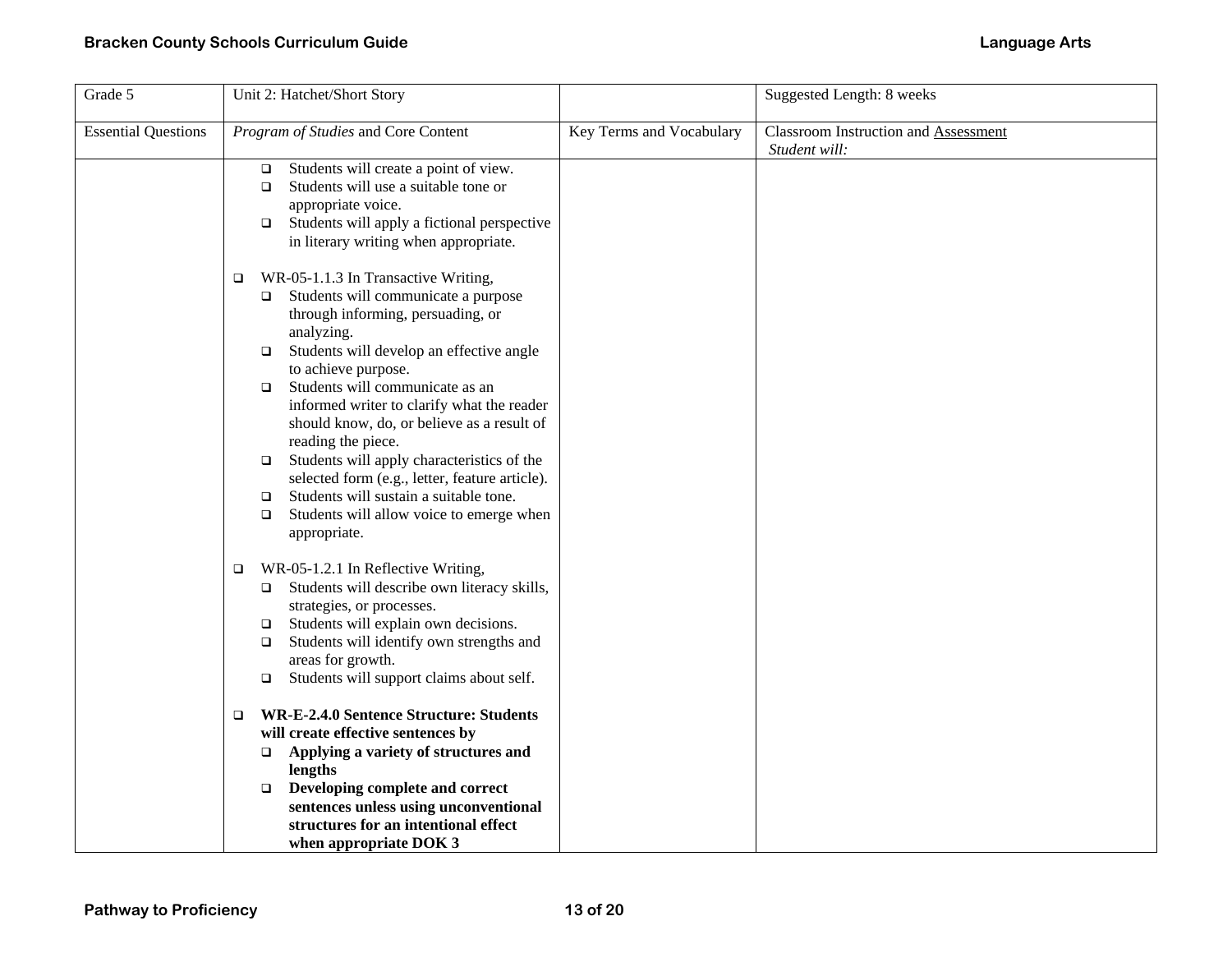| Grade 5                    | Unit 2: Hatchet/Short Story                                                                                                                                                                                                                                                                                                                                                                                                            |                          | Suggested Length: 8 weeks                                    |
|----------------------------|----------------------------------------------------------------------------------------------------------------------------------------------------------------------------------------------------------------------------------------------------------------------------------------------------------------------------------------------------------------------------------------------------------------------------------------|--------------------------|--------------------------------------------------------------|
| <b>Essential Questions</b> | Program of Studies and Core Content                                                                                                                                                                                                                                                                                                                                                                                                    | Key Terms and Vocabulary | <b>Classroom Instruction and Assessment</b><br>Student will: |
|                            | WR-05-2.4. 1 In Reflective Writing,<br>$\Box$<br>Students will develop sentences of<br>$\Box$<br>various structures and lengths throughout<br>the piece.<br>Students will develop complete sentences<br>□<br>or apply unconventional structures when<br>appropriate.                                                                                                                                                                   |                          |                                                              |
|                            | WR-05-2.4.2 In Personal Expressive/Literary<br>$\Box$<br>Writing,<br>Students will develop sentences of<br>□<br>various structures and lengths.<br>Students will develop complete sentences<br>$\Box$<br>or apply unconventional structures for an<br>intentional effect when appropriate.<br>Students will arrange poetic language in a<br>$\Box$<br>meaningful order.<br>Students will apply poetic line breaks<br>□<br>effectively. |                          |                                                              |

|                            | Grade 5                                                                                                       |                           | Unit 3: Charley Skedaddle                                                                                                                                                                                                                                                                                                                                                                  |                                                                       |                                                                                                                                                                      |                  | Suggested Length: 6 weeks                                                                                                                                                                                                                                                                                                                                                                                                                                                |  |
|----------------------------|---------------------------------------------------------------------------------------------------------------|---------------------------|--------------------------------------------------------------------------------------------------------------------------------------------------------------------------------------------------------------------------------------------------------------------------------------------------------------------------------------------------------------------------------------------|-----------------------------------------------------------------------|----------------------------------------------------------------------------------------------------------------------------------------------------------------------|------------------|--------------------------------------------------------------------------------------------------------------------------------------------------------------------------------------------------------------------------------------------------------------------------------------------------------------------------------------------------------------------------------------------------------------------------------------------------------------------------|--|
| <b>Essential Questions</b> |                                                                                                               |                           | Program of Studies and Core Content                                                                                                                                                                                                                                                                                                                                                        | Key Terms and Vocabulary                                              |                                                                                                                                                                      |                  | <b>Classroom Instruction and Assessment</b>                                                                                                                                                                                                                                                                                                                                                                                                                              |  |
|                            |                                                                                                               |                           |                                                                                                                                                                                                                                                                                                                                                                                            |                                                                       |                                                                                                                                                                      | Student will:    |                                                                                                                                                                                                                                                                                                                                                                                                                                                                          |  |
|                            |                                                                                                               | <b>Program of Studies</b> |                                                                                                                                                                                                                                                                                                                                                                                            |                                                                       |                                                                                                                                                                      |                  |                                                                                                                                                                                                                                                                                                                                                                                                                                                                          |  |
|                            | Is there a<br>difference<br>between being<br>scared and<br>being a coward?<br>Why do<br>children run<br>away? | ⊔                         | 5-R-1 identify meaning from a variety of<br>reading materials, making connections to<br>students' lives, to real world issues, and/or to<br>current events (additional supporting<br>Academic Expectation 6.1).<br>5-R-2 recognize characteristics and elements<br>of different kinds of literary works.<br>5-R-6 respond to a variety of reading<br>materials by summarizing, identifying | ப<br>ப<br>❏<br>$\Box$<br>$\overline{\phantom{a}}$<br>⊔<br>◻<br>⊔<br>⊔ | Alliteration<br>Characterization<br>Foreshadowing<br><b>Similes</b><br><b>Metaphors</b><br>Figurative language<br>Personification<br>Hyperbole<br>Supporting details | ⊔<br>ப<br>⊔<br>⊔ | Interpret a letter from a soldier to his wife written during<br>the Civil War era. www.sdcoe.k12.ca.usDOK 2<br>Read informational article about author Patricia Robbin<br>Beatty. DOK 2<br>Complete a Venn diagram explaining the difference<br>between historical fiction and fiction. DOK 3<br>Brainstorm words that describe a responsible person.<br>While reading the novel students will circle words that<br>describe the main character as he grows and matures. |  |
|                            |                                                                                                               |                           | sequence, generalizing, and                                                                                                                                                                                                                                                                                                                                                                | ⊔                                                                     | Transactive writing                                                                                                                                                  |                  | DOK <sub>2</sub>                                                                                                                                                                                                                                                                                                                                                                                                                                                         |  |
| 3.                         | Is it possible to                                                                                             |                           | comparing/contrasting.                                                                                                                                                                                                                                                                                                                                                                     |                                                                       |                                                                                                                                                                      |                  | Compare and rank order material possessions and                                                                                                                                                                                                                                                                                                                                                                                                                          |  |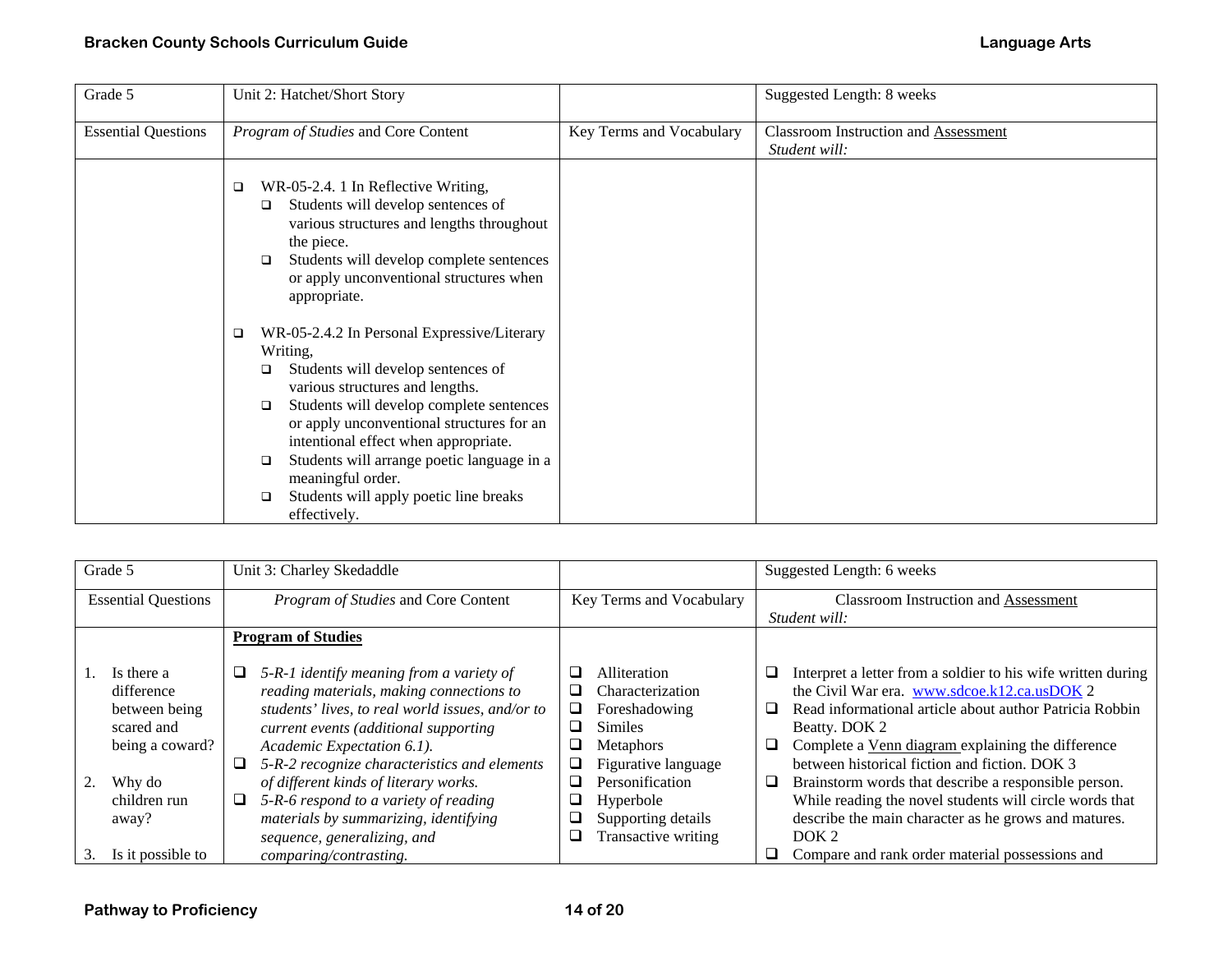| Grade 5                                   | Unit 3: Charley Skedaddle                                                                                                                                                                                                                                                                                                                                                                                                                                                                                                                                                                                                                                                                                                                                                                                                                                                                                                                                                                                                                                                                                                                                                                                                                                                                                                                                                                                                                                                                                                                                                                                                                         |                          | Suggested Length: 6 weeks                                                                                                                                                                                                                                                                                                                                                                                                                                                                                                                                                                                                                                                                                                                                                                                                                                                                                                                                                                                                                                                                                                                                                                                                                                      |
|-------------------------------------------|---------------------------------------------------------------------------------------------------------------------------------------------------------------------------------------------------------------------------------------------------------------------------------------------------------------------------------------------------------------------------------------------------------------------------------------------------------------------------------------------------------------------------------------------------------------------------------------------------------------------------------------------------------------------------------------------------------------------------------------------------------------------------------------------------------------------------------------------------------------------------------------------------------------------------------------------------------------------------------------------------------------------------------------------------------------------------------------------------------------------------------------------------------------------------------------------------------------------------------------------------------------------------------------------------------------------------------------------------------------------------------------------------------------------------------------------------------------------------------------------------------------------------------------------------------------------------------------------------------------------------------------------------|--------------------------|----------------------------------------------------------------------------------------------------------------------------------------------------------------------------------------------------------------------------------------------------------------------------------------------------------------------------------------------------------------------------------------------------------------------------------------------------------------------------------------------------------------------------------------------------------------------------------------------------------------------------------------------------------------------------------------------------------------------------------------------------------------------------------------------------------------------------------------------------------------------------------------------------------------------------------------------------------------------------------------------------------------------------------------------------------------------------------------------------------------------------------------------------------------------------------------------------------------------------------------------------------------|
| <b>Essential Questions</b>                | Program of Studies and Core Content                                                                                                                                                                                                                                                                                                                                                                                                                                                                                                                                                                                                                                                                                                                                                                                                                                                                                                                                                                                                                                                                                                                                                                                                                                                                                                                                                                                                                                                                                                                                                                                                               | Key Terms and Vocabulary | Classroom Instruction and Assessment<br>Student will:                                                                                                                                                                                                                                                                                                                                                                                                                                                                                                                                                                                                                                                                                                                                                                                                                                                                                                                                                                                                                                                                                                                                                                                                          |
| regain respect<br>once you've<br>lost it? | 5-W-1 respond to reading, listening,<br>⊔<br>observing, and inquiry through applying<br>writing-to-learn strategies in situations such<br>as journals and graphic organizers and<br>writing-to-demonstrate-learning strategies in<br>situations such as open-response questions<br>and graphic organizers (additional<br>supporting Academic Expectations 1.10, 5.1,<br>(6.3)<br>$\Box$ 5-W-3 write transactive pieces (writing<br>produced for authentic purposes and<br>audiences beyond completing an assignment<br>to demonstrate learning) which develop ideas<br>for authentic audiences and purposes<br>(additional supporting Academic Expectation<br>$(6.3)$ .<br>$\Box$ 5-W-6 apply characteristics of effective<br>writing in their own works and recognize<br>them in works of others, including awareness<br>of audience and purpose, organization, idea<br>development, and standards of correctness<br>(e.g., mechanics, grammar, spelling).<br>$\Box$ 5-SLO-1 adjust communication based on<br>audience, purpose, and situation.<br>$\Box$ 5-SLO-2 prepare and deliver formal<br>presentations individually and/or<br>collaboratively for specific audiences,<br>purposes, and situations, with and without<br>technology and visual aids (additional<br>supporting Academic Expectations 5.3).<br>$\Box$ SLO-3 use appropriate delivery techniques<br>including correct and appropriate language,<br>nonverbal cues, and visual aids<br>5-I-1 develop questions to obtain ideas and<br>⊔<br>information for authentic tasks.<br>5-I-3 explore research tools to gather ideas<br>Q.<br>and information for a variety of authentic |                          | personal qualities using a graphic organizer. DOK 3<br>$\Box$ Create posters with slogans to persuade men to either<br>join Union or Confederate Army. DOK 2<br>$\Box$ Reflect on reading by completing various journal<br>entries. DOK 2<br>Analyze and interpret the poem "Somebody's Darling".<br>$\Box$<br>DOK <sub>2</sub><br>$\Box$<br>Examine the poem to find examples of alliteration, and<br>personification. DOK 2<br>$\Box$<br>Rewrite a verse and chorus for a "civil war song" to tell<br>about something they would miss if they were in the<br>war. DOK 3<br>$\Box$ Complete an <u>open response</u> question. "Is there a<br>difference between being scared and being a coward?<br>Which word best describes Charley Quinn. Support<br>your answer with examples from the novel." DOK 3<br>$\Box$ Complete Face-It skill sheet to role-play situations from<br>the novel to tell how they would have handled different<br>situations from the story. DOK 2<br>$\Box$ Identify the true meaning of figurative language found<br>in the text. DOK 2<br>$\Box$ Create an informative brochure depicting the research<br>found on runaway children such as causes, statistics, etc.<br>DOK <sub>2</sub><br>Complete a story map. DOK 2<br>$\Box$ |
|                                           | tasks.                                                                                                                                                                                                                                                                                                                                                                                                                                                                                                                                                                                                                                                                                                                                                                                                                                                                                                                                                                                                                                                                                                                                                                                                                                                                                                                                                                                                                                                                                                                                                                                                                                            |                          |                                                                                                                                                                                                                                                                                                                                                                                                                                                                                                                                                                                                                                                                                                                                                                                                                                                                                                                                                                                                                                                                                                                                                                                                                                                                |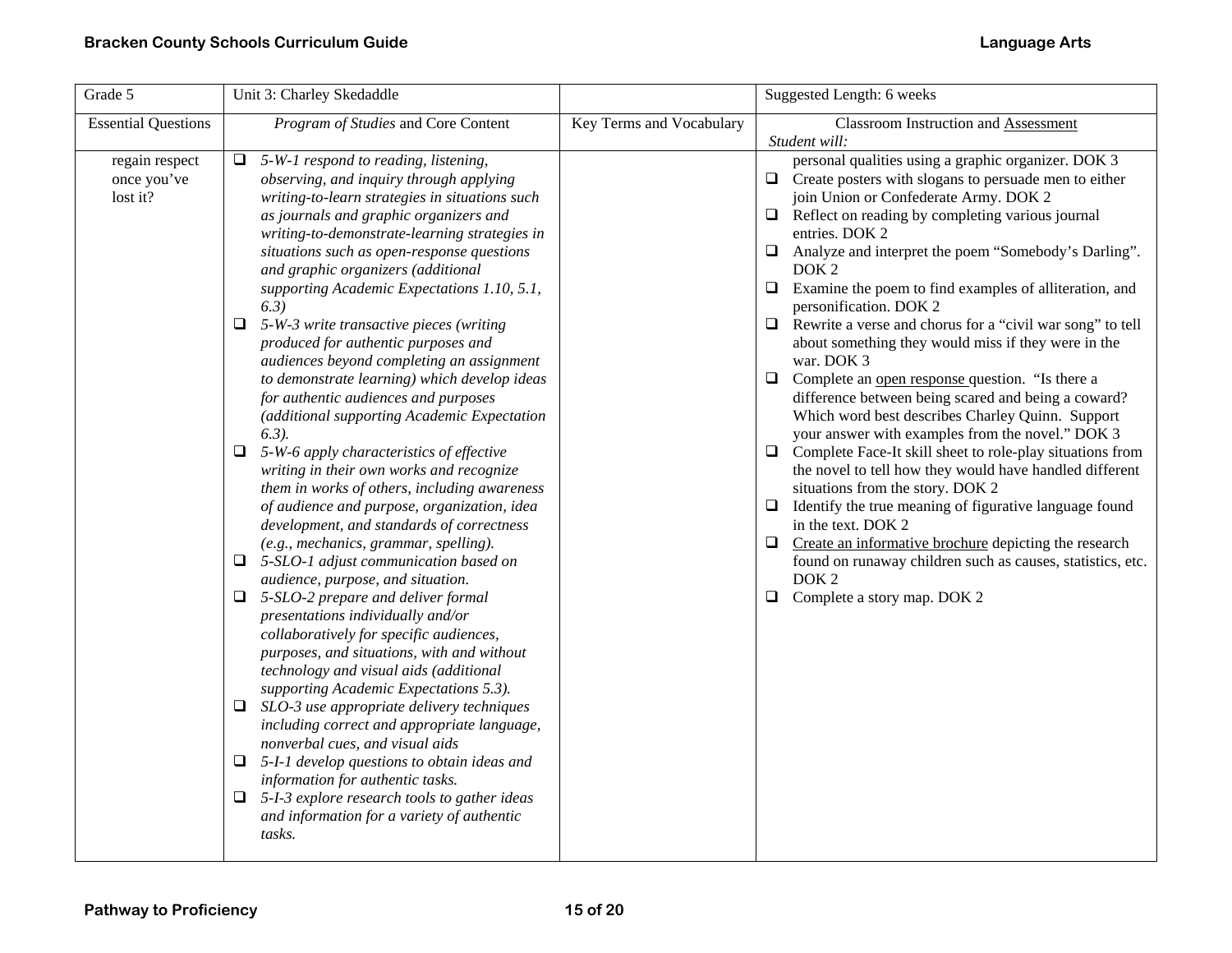| Grade 5                    | Unit 3: Charley Skedaddle                                                                                                                                                                                                                                                                                                                                                                                                                                                                                                                                                                                 |                          | Suggested Length: 6 weeks                                    |
|----------------------------|-----------------------------------------------------------------------------------------------------------------------------------------------------------------------------------------------------------------------------------------------------------------------------------------------------------------------------------------------------------------------------------------------------------------------------------------------------------------------------------------------------------------------------------------------------------------------------------------------------------|--------------------------|--------------------------------------------------------------|
| <b>Essential Questions</b> | Program of Studies and Core Content                                                                                                                                                                                                                                                                                                                                                                                                                                                                                                                                                                       | Key Terms and Vocabulary | <b>Classroom Instruction and Assessment</b><br>Student will: |
|                            | <b>Core Content</b><br>RD-05-1.0.6 Students will formulate<br>o.<br>questions to guide reading.<br>RD-05-1.0.7 Students will scan to find key<br>$\Box$<br>information.<br>RD-05-3.0.3 Students will identify an<br>$\Box$<br>author's purpose in a passage. DOK 2<br>RD-05-5.0.1 Students will evaluate what is<br>$\Box$<br>read based on the author's word choice,<br>content, or use of literary elements. DOK 3<br>RD-05-5.0.2 Students will identify literary<br>o.<br>devices such as foreshadowing, imagery, or<br>figurative language (similes, metaphors,<br>personification, hyperbole). DOK 2 |                          |                                                              |
|                            | WR-05-1.1.1 In Reflective Writing,<br>$\Box$<br>Students will evaluate personal progress<br>$\Box$<br>toward meeting goals in literacy skills.<br>Students will address needs of the<br>$\Box$<br>intended audience.<br>Students will sustain a suitable tone or<br>$\Box$<br>appropriate voice.                                                                                                                                                                                                                                                                                                          |                          |                                                              |
|                            | WR-05-1.1.3 In Transactive Writing,<br>$\Box$<br>Students will communicate a purpose<br>□<br>through informing, persuading, or<br>analyzing.<br>Students will develop an effective angle<br>$\Box$<br>to achieve purpose.<br>Students will communicate as an<br>$\Box$<br>informed writer to clarify what the reader<br>should know, do, or believe as a result of<br>reading the piece.<br>Students will apply characteristics of the<br>$\Box$<br>selected form (e.g., letter, feature article).<br>Students will sustain a suitable tone.<br>□<br>Students will allow voice to emerge when<br>$\Box$   |                          |                                                              |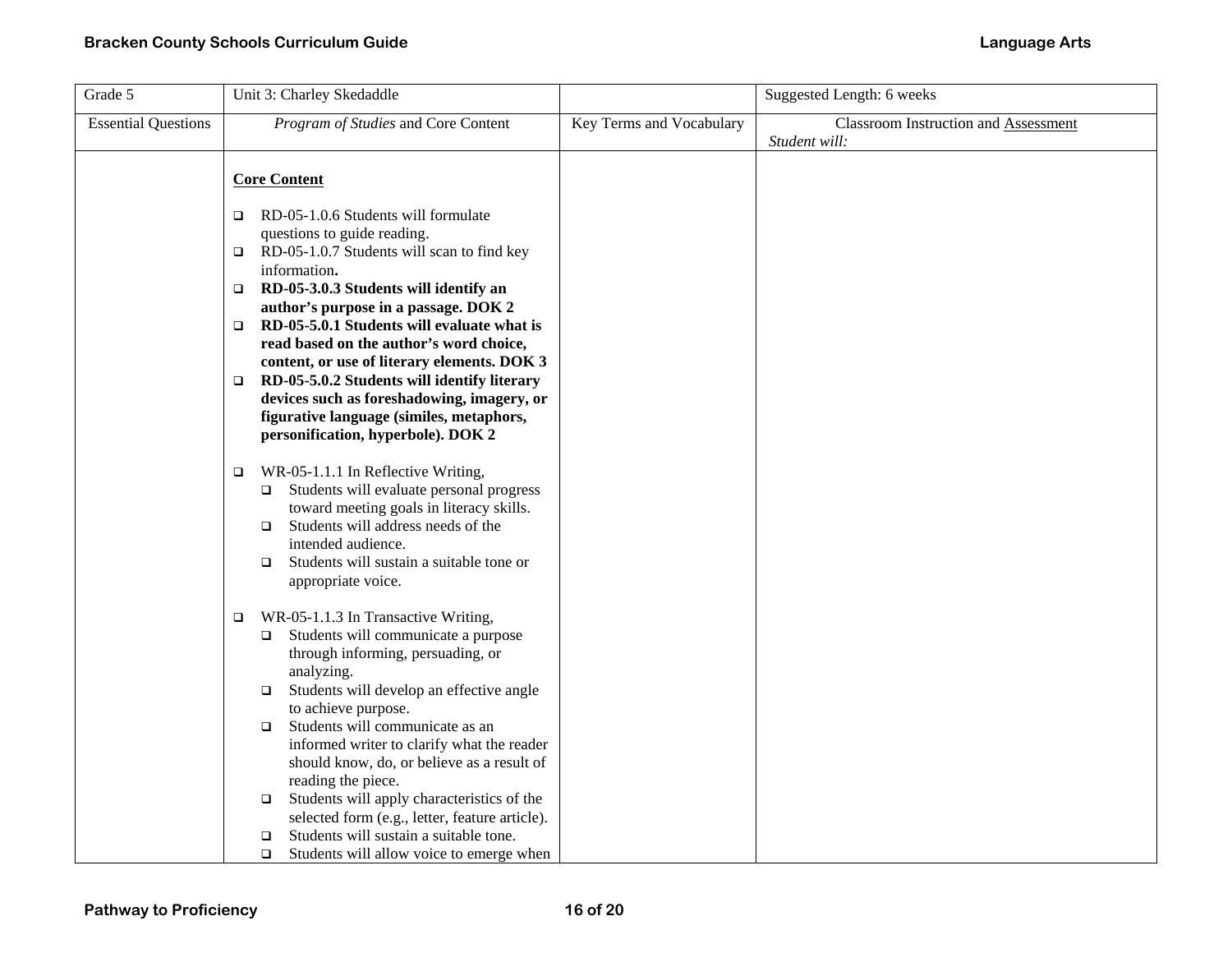| Grade 5                    | Unit 3: Charley Skedaddle                                                                                                                                                                                                                                                                                                                                                                                                                                                                                                                                                                                                    |                          | Suggested Length: 6 weeks                                    |
|----------------------------|------------------------------------------------------------------------------------------------------------------------------------------------------------------------------------------------------------------------------------------------------------------------------------------------------------------------------------------------------------------------------------------------------------------------------------------------------------------------------------------------------------------------------------------------------------------------------------------------------------------------------|--------------------------|--------------------------------------------------------------|
| <b>Essential Questions</b> | Program of Studies and Core Content                                                                                                                                                                                                                                                                                                                                                                                                                                                                                                                                                                                          | Key Terms and Vocabulary | <b>Classroom Instruction and Assessment</b><br>Student will: |
|                            | appropriate.<br>WR-05-1.2.1 In Reflective Writing,<br>□<br>Students will describe own literacy skills,<br>□<br>strategies, or processes.                                                                                                                                                                                                                                                                                                                                                                                                                                                                                     |                          |                                                              |
|                            | Students will explain own decisions.<br>□<br>Students will identify own strengths and<br>$\Box$<br>areas for growth.<br>Students will support claims about self.<br>$\Box$                                                                                                                                                                                                                                                                                                                                                                                                                                                   |                          |                                                              |
|                            | WR-05-1.2.3 In Transactive Writing,<br>$\Box$<br>Students will communicate relevant<br>$\Box$<br>information to clarify a specific purpose.<br>Students will develop an angle with<br>$\Box$<br>support (e.g., facts, examples, reasons,<br>comparisons, diagrams, charts, other<br>visuals).<br>Students will develop explanations to<br>$\Box$<br>support the writer's purpose.<br>Students will apply research to support<br>□<br>ideas with facts and opinions.<br>Students will incorporate persuasive<br>$\Box$<br>techniques when appropriate (e.g.,<br>bandwagon, emotional appeal,<br>testimonial, expert opinion). |                          |                                                              |
|                            | WR-05-3.5.3 In Transactive Writing,<br>□<br>Students will adhere to standard<br>$\Box$<br>guidelines for grammar and usage.<br>Students will apply precise word choice.<br>□<br>Students will incorporate the specialized<br>$\Box$<br>vocabulary of the discipline/content<br>appropriate to the purpose and audience.                                                                                                                                                                                                                                                                                                      |                          |                                                              |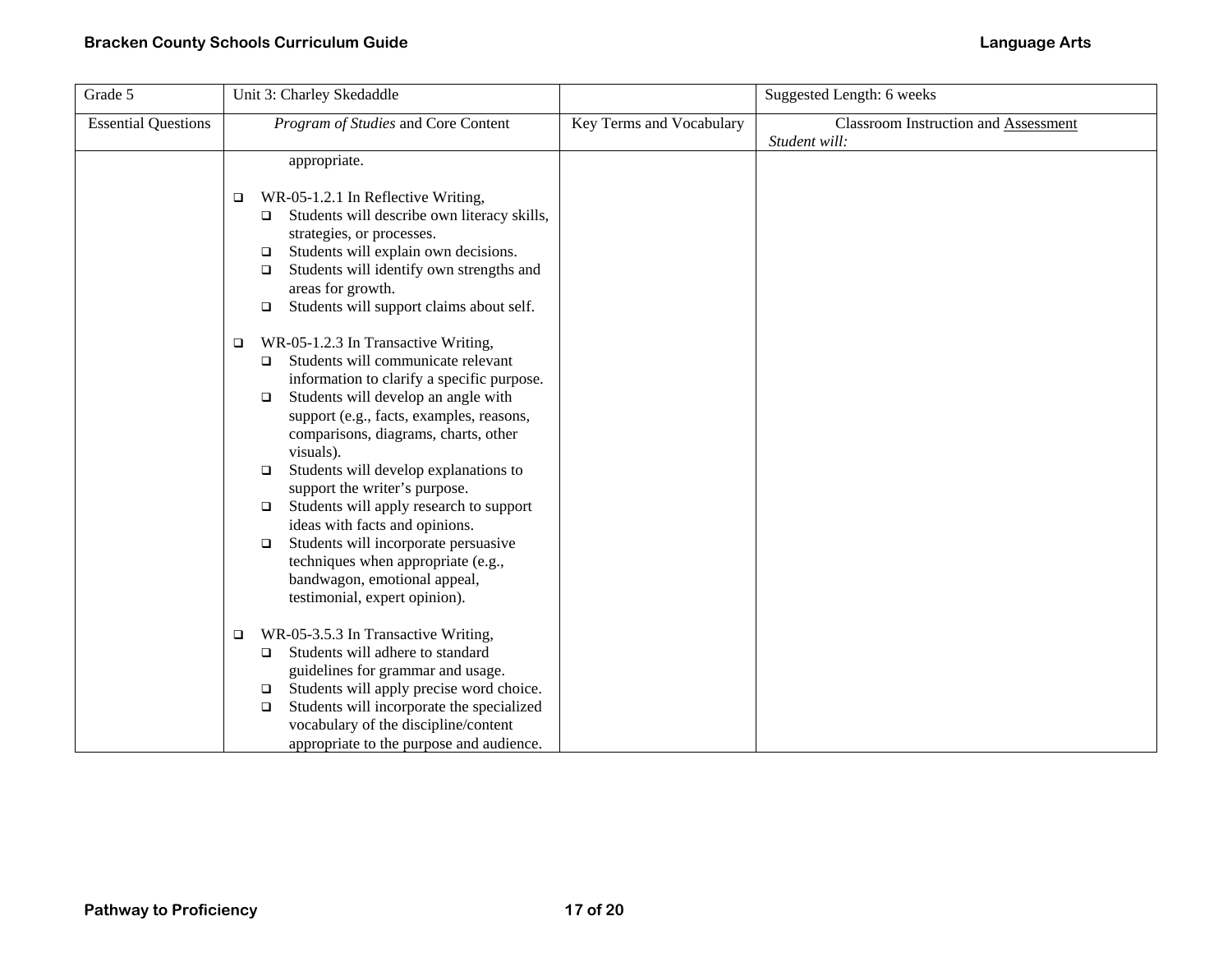| Grade 5                                                                                                                                                                                      | Unit 4: Weekly Reader/Informational and                                                                                                                                                                                                                                                                                                                                                                                                                                                                                                                                                                        |                                                                                                                                                                                                                                                                                                                    | Suggested Length: All Year (Weekly Intervals)`                                                                                                                                                                                                                                                                                                                                                                                                                                                                                                                                                                                                                                                 |  |
|----------------------------------------------------------------------------------------------------------------------------------------------------------------------------------------------|----------------------------------------------------------------------------------------------------------------------------------------------------------------------------------------------------------------------------------------------------------------------------------------------------------------------------------------------------------------------------------------------------------------------------------------------------------------------------------------------------------------------------------------------------------------------------------------------------------------|--------------------------------------------------------------------------------------------------------------------------------------------------------------------------------------------------------------------------------------------------------------------------------------------------------------------|------------------------------------------------------------------------------------------------------------------------------------------------------------------------------------------------------------------------------------------------------------------------------------------------------------------------------------------------------------------------------------------------------------------------------------------------------------------------------------------------------------------------------------------------------------------------------------------------------------------------------------------------------------------------------------------------|--|
|                                                                                                                                                                                              | Persuasive Reading and Writing                                                                                                                                                                                                                                                                                                                                                                                                                                                                                                                                                                                 |                                                                                                                                                                                                                                                                                                                    |                                                                                                                                                                                                                                                                                                                                                                                                                                                                                                                                                                                                                                                                                                |  |
| <b>Essential Questions</b>                                                                                                                                                                   | Program of Studies and Core Content                                                                                                                                                                                                                                                                                                                                                                                                                                                                                                                                                                            | Key Terms and Vocabulary                                                                                                                                                                                                                                                                                           | <b>Classroom Instruction and Assessment</b>                                                                                                                                                                                                                                                                                                                                                                                                                                                                                                                                                                                                                                                    |  |
|                                                                                                                                                                                              |                                                                                                                                                                                                                                                                                                                                                                                                                                                                                                                                                                                                                |                                                                                                                                                                                                                                                                                                                    | Student will:                                                                                                                                                                                                                                                                                                                                                                                                                                                                                                                                                                                                                                                                                  |  |
|                                                                                                                                                                                              | <b>Program of Studies</b>                                                                                                                                                                                                                                                                                                                                                                                                                                                                                                                                                                                      |                                                                                                                                                                                                                                                                                                                    |                                                                                                                                                                                                                                                                                                                                                                                                                                                                                                                                                                                                                                                                                                |  |
| What is the<br>1.<br>major headline<br>of the weekly<br>reader?<br>What is the<br>2.<br>specialized<br>vocabulary<br>located in each<br>weeks<br>newspaper?<br>3.<br>What<br>conclusions and | 5-R-1 identify meaning from a variety of<br>reading materials, making connections to<br>students' lives, to real world issues, and/or to<br>current events (additional supporting<br>Academic Expectation 6.1).<br>5-R-3 identify and apply information<br>$\Box$<br>contained in directions and forms to complete<br>authentic tasks.<br>$\Box$ 5-R-7 use vocabulary and comprehension<br>strategies in context, as well as technology, to<br>understand text.<br>ELA-5-W- 1 respond to reading, listening,<br>❏<br>observing, and inquiry through applying<br>writing-to-learn strategies in situations such | Fact<br>$\Box$<br>$\Box$<br>Opinion<br>Headline<br>$\Box$<br>$\Box$<br>Conclusion<br>Prediction<br>❏<br>$\Box$<br>Informational reading<br>Persuasive reading<br>$\Box$<br>$\Box$<br>Testimonial<br>$\Box$<br>Bandwagon<br>$\Box$<br>Propaganda<br>$\Box$<br>Contrast<br>$\Box$<br><b>Bias</b><br>❏<br>Information | Identify the cause and effect found within the Weekly<br>□<br>Reader article. DOK 2<br>$\Box$<br>Sequence steps involved in the performance of a task.<br>DOK <sub>2</sub><br>$\Box$<br>Differentiate main ideas from supporting details in<br>articles found throughout the Weekly Reader. DOK 3<br>Define the specialized vocabulary found throughout the<br>$\Box$<br>weekly reader articles. DOK 2<br>Analyze political cartoons and their connection of what<br>□<br>is occurring in their own lives. DOK 2<br>Critique statements in advertisements as actual facts or<br>Q.<br>opinion. DOK 2<br>Debate on topics found within the weekly reader article.<br>$\Box$<br>DOK <sub>2</sub> |  |
| predictions can<br>be drawn from<br>the<br>informational<br>news story?                                                                                                                      | as journals and graphic organizers and<br>writing-to-demonstrate-learning strategies in<br>situations such as open-response questions<br>and graphic organizers (additional<br>supporting Academic Expectations 1.10, 5.1,<br>$(6.3)$ .                                                                                                                                                                                                                                                                                                                                                                        |                                                                                                                                                                                                                                                                                                                    | Examine articles to locate unfamiliar vocabulary and<br>$\Box$<br>define the words using context clues, as well as, the<br>dictionary. DOK 2<br>Complete Web Quest "The Truth and Nothing but the<br>$\Box$<br>Truth. www.pampetty.com to identify the propaganda<br>techniques sometimes used in persuasive texts. DOK 2                                                                                                                                                                                                                                                                                                                                                                      |  |
| How does the<br>4.<br>informational<br>reading connect<br>to the student's<br>real life?                                                                                                     | $\Box$<br>ELA-5-SLO-4 apply listening, speaking, and<br>observing skills to conduct and to respond to<br>authentic inquiry tasks (additional supporting<br>Academic Expectation 5.1).                                                                                                                                                                                                                                                                                                                                                                                                                          |                                                                                                                                                                                                                                                                                                                    | Summarize informational texts to identify the main<br>Q.<br>points, using Literacy Quest. www.turnerfenton.com<br>DOK <sub>2</sub><br>Formulate their own opinion of whether owning a dog is<br>$\Box$<br>worth the time and effort by reading informational texts                                                                                                                                                                                                                                                                                                                                                                                                                             |  |
| What<br>5.<br>information is<br>clarified from<br>the bolded<br>headings,<br>illustrations,<br>etc. in each<br>news article?                                                                 | <b>Core Content</b><br>RD-05-2.0.6 Students will summarize<br>$\Box$<br>information from a passage.<br>RD-05-2.0.7 Students will make inferences<br>$\Box$<br>or draw conclusions based on what is read.<br>DOK <sub>3</sub><br>RD-05-3.0.5 Students will identify fact or<br>$\Box$                                                                                                                                                                                                                                                                                                                           |                                                                                                                                                                                                                                                                                                                    | found on the Internet. DOK 2<br>Write a recommendation of whether or not a dog is<br>$\Box$<br>worth the time and effort and support their opinion with<br>facts found in the texts. DOK 2<br>Create a "How to be a Successful Fifth Grader" picture<br>Q.<br>book to persuade upcoming fifth graders to be<br>successful. DOK 3                                                                                                                                                                                                                                                                                                                                                               |  |
| What is<br>6.                                                                                                                                                                                | opinion from a passage.<br>RD-05-3.0.9 Students will identify<br>$\Box$                                                                                                                                                                                                                                                                                                                                                                                                                                                                                                                                        |                                                                                                                                                                                                                                                                                                                    |                                                                                                                                                                                                                                                                                                                                                                                                                                                                                                                                                                                                                                                                                                |  |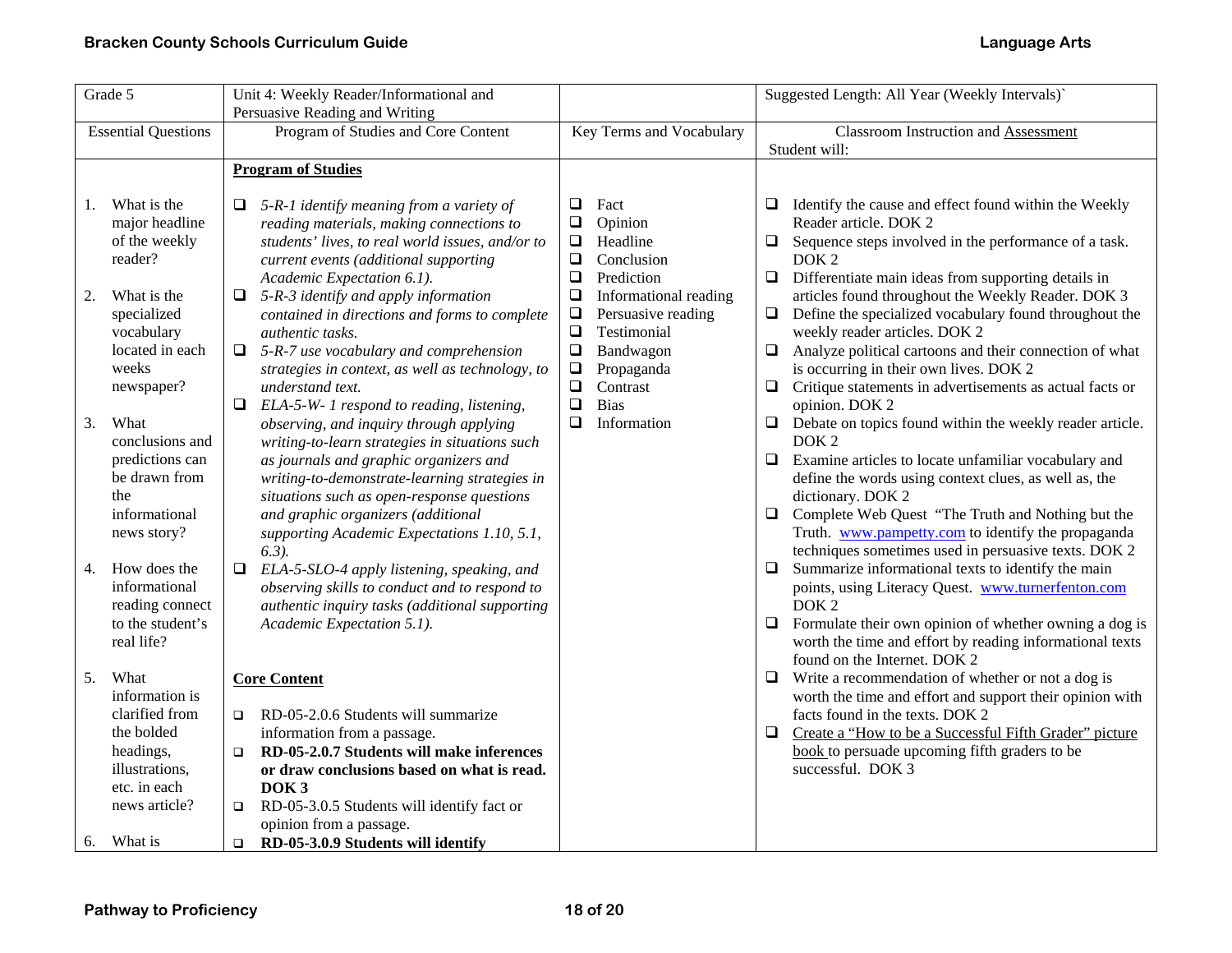| Grade 5                    | Unit 4: Weekly Reader/Informational and           |                          | Suggested Length: All Year (Weekly Intervals)' |
|----------------------------|---------------------------------------------------|--------------------------|------------------------------------------------|
|                            | Persuasive Reading and Writing                    |                          |                                                |
| <b>Essential Questions</b> | Program of Studies and Core Content               | Key Terms and Vocabulary | <b>Classroom Instruction and Assessment</b>    |
|                            |                                                   |                          | Student will:                                  |
| considered fact            | commonly used persuasive techniques (i.e.,        |                          |                                                |
| and opinion in             | bandwagon, emotional appeal, testimonial,         |                          |                                                |
| each news                  | expert opinion) used in a passage. DOK 2          |                          |                                                |
| story?                     | RD-05-4.0.1 Students will connect<br>□            |                          |                                                |
|                            | information from a passage to students' lives     |                          |                                                |
|                            | (text-to-self), real world issues (text-to-world) |                          |                                                |
|                            | or other texts (text-to-text - e.g., novel, short |                          |                                                |
|                            | story, song, film, website, etc.).                |                          |                                                |
|                            | RD-05-5.0.4 Students will identify the            |                          |                                                |
|                            | organizational pattern used (e.g., sequence,      |                          |                                                |
|                            | cause and effect, or comparison and               |                          |                                                |
|                            | contrast) to understand the passage. DOK          |                          |                                                |
|                            |                                                   |                          |                                                |

|                            | Grade 5                                                                                                                  | Unit 5: Poetry 1-2-3                                                                                                                                                                                                                                                                                                                      |                                           |                                                                                                                                                     | Suggested Length: 4 weeks                                    |                                                                                                                                                                                                                                                                                                                                            |
|----------------------------|--------------------------------------------------------------------------------------------------------------------------|-------------------------------------------------------------------------------------------------------------------------------------------------------------------------------------------------------------------------------------------------------------------------------------------------------------------------------------------|-------------------------------------------|-----------------------------------------------------------------------------------------------------------------------------------------------------|--------------------------------------------------------------|--------------------------------------------------------------------------------------------------------------------------------------------------------------------------------------------------------------------------------------------------------------------------------------------------------------------------------------------|
| <b>Essential Questions</b> |                                                                                                                          | Program of Studies and Core Content                                                                                                                                                                                                                                                                                                       | Key Terms and Vocabulary                  |                                                                                                                                                     | <b>Classroom Instruction and Assessment</b><br>Student will: |                                                                                                                                                                                                                                                                                                                                            |
|                            |                                                                                                                          | <b>Program of Studies</b>                                                                                                                                                                                                                                                                                                                 |                                           |                                                                                                                                                     |                                                              |                                                                                                                                                                                                                                                                                                                                            |
|                            | What are sound<br>devices used in<br>poetry?<br>Can you identify<br>rhythmical<br>patterns in<br>poetry?                 | ELA-5-W-6 apply characteristics of effective<br>⊔<br>writing in their own works and recognize<br>them in works of others, including<br>awareness of audience and purpose,<br>organization, idea development, and<br>standards of correctness (e.g., mechanics,<br>grammar, spelling).<br>ELA-5-T-2 explore technology as a means of<br>Q. | □<br>⊔<br>❏<br>❏<br>❏<br>⊔<br>$\Box$      | Rhyme<br><b>Rhyme Scheme</b><br>Rhythm<br>Alliteration<br>Assonance<br>Consonance<br>Onomatopeia<br><b>Abstract Words</b>                           | ⊔<br>⊔<br>❏<br>⊔                                             | Identify sound devices in a poem. (rhyme, alliteration,<br>assonance, consonance) DOK 2<br>Distinguish between abstract words and concrete words.<br>DOK <sub>2</sub><br>Identify simile and metaphors. DOK 2<br>Integrate the five senses to enhance appreciation of<br>poetry. DOK 2<br>Compose a haiku and cinquain poem using syllabic |
| 3.<br>4.                   | What is the<br>difference<br>between abstract<br>and concrete<br>words?<br>How can the five<br>senses enhance<br>poetry? | communication.<br>ELA-5-W-4 write literary pieces, which show<br>Q<br>an understanding of characteristics of<br>literary works (additional supporting<br>Academic Expectation 5.2).<br>ELA-5-R-2 recognize characteristics and<br>Q.<br>elements of different kinds of literary works.<br><b>Core Content</b>                             | ⊔<br>$\Box$<br>❏<br>❏<br>❏<br>❏<br>❏<br>❏ | Concrete Words<br>Simile<br>Metaphor<br>Sensory detail<br>Cinquain poem<br>Haiku poem<br>Acrostic poem<br>Syllabic<br>Shape poem<br>Personification | ⊔<br>❏<br>⊔                                                  | rhythmical patterns. DOK 3<br>Discriminate word choice to write an acrostic poem.<br>DOK <sub>2</sub><br>Create a shaped poem by writing the words to look like<br>the topic they are describing. DOK 2<br>Develop rhythm schemes by writing an iambic<br>tetrameter, trochaic tetrameter and anapests DOK 3                               |